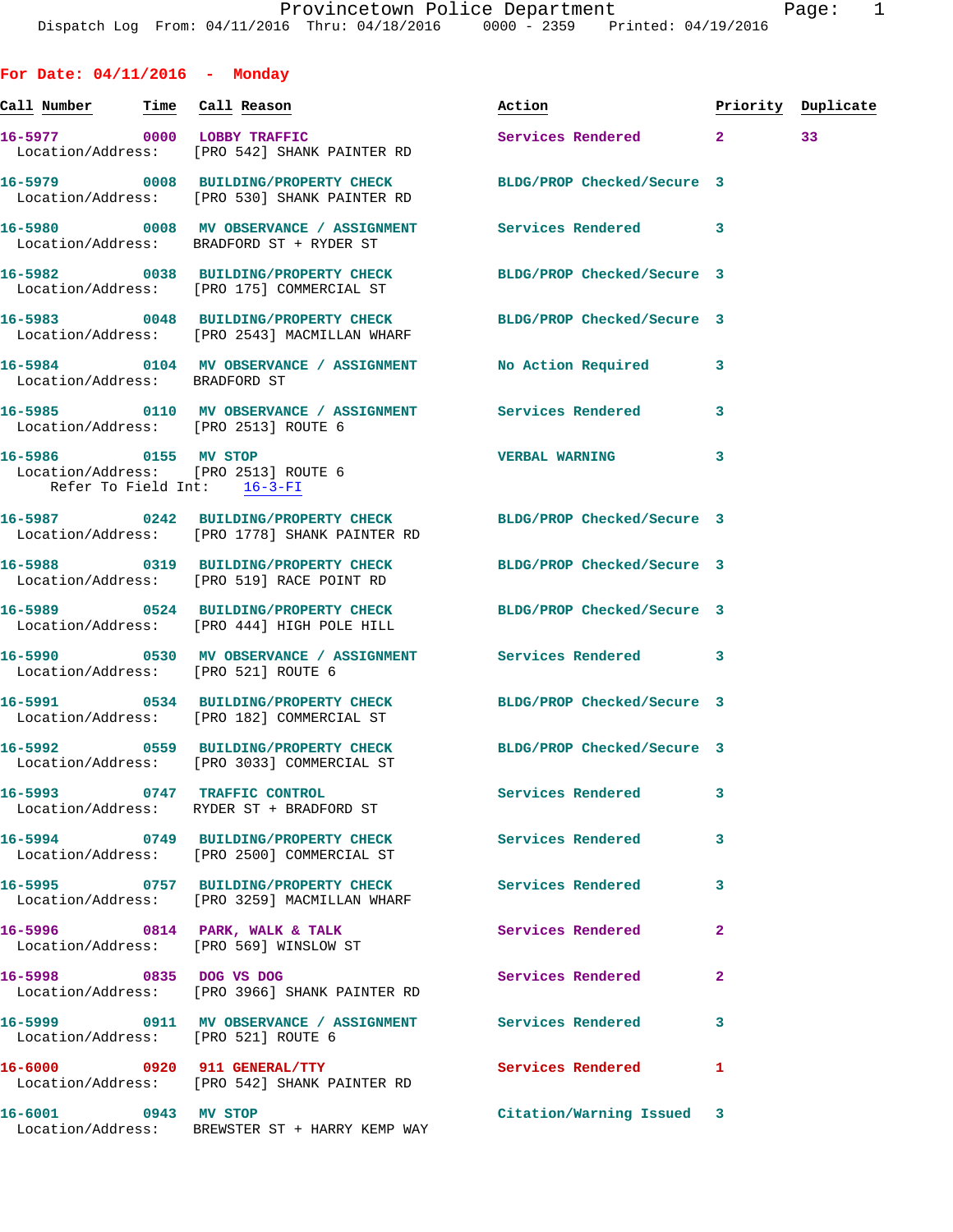| 16-6002 0951 RACCOON ON ROOF<br>Location/Address: [PRO 1110] SOPER ST |                                                                                                          | Services Rendered 2        |                            |
|-----------------------------------------------------------------------|----------------------------------------------------------------------------------------------------------|----------------------------|----------------------------|
| 16-6004 1024 FOLLOW UP                                                | Location/Address: [PRO 1646] WINSLOW ST                                                                  | Services Rendered          | $\overline{2}$             |
|                                                                       | 16-6005 1126 BUILDING/PROPERTY CHECK<br>Location/Address: [PRO 447] JEROME SMITH RD                      | BLDG/PROP Checked/Secure 3 |                            |
|                                                                       | 16-6006 1131 BUILDING/PROPERTY CHECK<br>Location/Address: [PRO 2898] JEROME SMITH RD                     | <b>Services Rendered</b>   | $\overline{\phantom{a}}$ 3 |
| 16-6007 1142 MV STOP                                                  | Location/Address: ROUTE 6 + SHANK PAINTER RD                                                             | <b>VERBAL WARNING</b>      | 3                          |
|                                                                       | 16-6008 1202 MEDICAL EMERGENCY<br>Location/Address: [PRO 440] HARRY KEMP WAY                             | Transported to Hospital 1  |                            |
| Location/Address: [PRO 2521] ROUTE 6                                  | 16-6009 1243 MV OBSERVANCE / ASSIGNMENT Services Rendered                                                |                            | 3                          |
| 16-6011 1312 MV STOP<br>Location/Address: SNAIL RD                    |                                                                                                          | <b>VERBAL WARNING</b>      | 3                          |
|                                                                       | 16-6012 1336 BUILDING/PROPERTY CHECK<br>Location/Address: [PRO 2483] COMMERCIAL ST                       | <b>Services Rendered</b>   | 3                          |
|                                                                       | 16-6013 1343 BUILDING/PROPERTY CHECK<br>Location/Address: [PRO 564] BAYBERRY AVE                         | Services Rendered 3        |                            |
| Location/Address: [PRO 16] BRADFORD ST                                | 16-6014 1354 BUILDING/PROPERTY CHECK                                                                     | BLDG/PROP Checked/Secure 3 |                            |
| 16-6015 1456 PARK, WALK & TALK                                        | Location/Address: [PRO 569] WINSLOW ST                                                                   | Services Rendered          | $\overline{a}$             |
|                                                                       | 16-6016 1510 BUILDING/PROPERTY CHECK<br>Location/Address: [PRO 2977] COMMERCIAL ST                       | BLDG/PROP Checked/Secure 3 |                            |
| 16-6017 1533 ASSIST CITIZEN                                           | Location/Address: [PRO 1696] BAYBERRY AVE                                                                | <b>Services Rendered</b>   | $\overline{\mathbf{3}}$    |
|                                                                       | 16-6018 1544 MV OBSERVANCE / ASSIGNMENT Services Rendered 3<br>Location/Address: [PRO 106] COMMERCIAL ST |                            |                            |
|                                                                       | 16-6019 1617 BUILDING/PROPERTY CHECK<br>Location/Address: [PRO 3033] COMMERCIAL ST                       | BLDG/PROP Checked/Secure 3 |                            |
|                                                                       | 16-6020 1621 MV OBSERVANCE / ASSIGNMENT Services Rendered<br>Location/Address: [PRO 525] COMMERCIAL ST   |                            | 3                          |
|                                                                       | 16-6022 1658 ANIMAL CALL-LOOSE DOG<br>Location/Address: [PRO 2698] COMMERCIAL ST                         | Services Rendered          | $\mathbf{2}$               |
| 16-6023 1716 COMPLAINT<br>Location/Address: [PRO 11] BRADFORD ST      |                                                                                                          | SPOKEN TO                  | 3                          |
|                                                                       | 16-6024 1735 BUILDING/PROPERTY CHECK<br>Location/Address: [PRO 1638] COMMERCIAL ST                       | BLDG/PROP Checked/Secure 3 |                            |
|                                                                       | 16-6025 1802 BUILDING/PROPERTY CHECK<br>Location/Address: [PRO 707] BAYBERRY AVE                         | BLDG/PROP Checked/Secure 3 |                            |
|                                                                       | 16-6026 1806 BUILDING/PROPERTY CHECK<br>Location/Address: [PRO 564] BAYBERRY AVE                         | BLDG/PROP Checked/Secure 3 |                            |
|                                                                       | 16-6027 1827 FIREARMS / WEAPONS<br>Location/Address: [PRO 542] SHANK PAINTER RD                          | Services Rendered          | $\mathbf{2}$               |
|                                                                       | 16-6028 1846 BUILDING/PROPERTY CHECK                                                                     | BLDG/PROP Checked/Secure 3 |                            |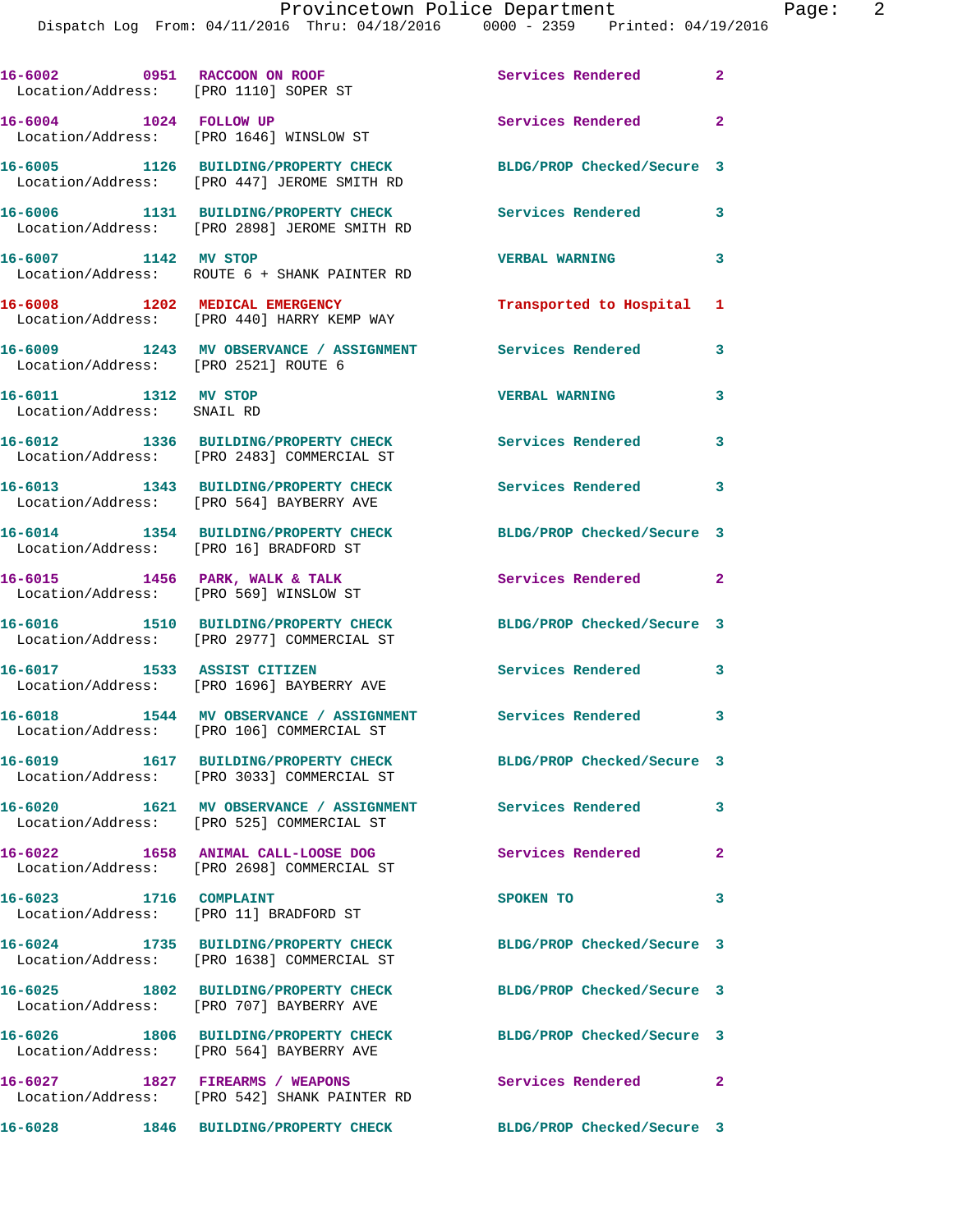|                                      | Dispatch Log From: 04/11/2016 Thru: 04/18/2016 0000 - 2359 Printed: 04/19/2016                                  | Provincetown Police Department |              | Page |
|--------------------------------------|-----------------------------------------------------------------------------------------------------------------|--------------------------------|--------------|------|
|                                      | Location/Address: [PRO 16] BRADFORD ST                                                                          |                                |              |      |
| 16-6029 1853 BAR CHECK               | Location/Address: [PRO 356] COMMERCIAL ST                                                                       | Services Rendered              | $\mathbf{2}$ |      |
| Location/Address: [PRO 3287] ROUTE 6 | 16-6031 1943 BUILDING/PROPERTY CHECK BLDG/PROP Checked/Secure 3                                                 |                                |              |      |
|                                      | 16-6032 1952 BUILDING/PROPERTY CHECK BLDG/PROP Checked/Secure 3<br>Location/Address: [PRO 197] COMMERCIAL ST    |                                |              |      |
|                                      | 16-6033 1955 911 GENERAL-TTY TEST CALL No Action Required 1<br>Location/Address: [PRO 542] SHANK PAINTER RD     |                                |              |      |
|                                      | 16-6034 2016 BUILDING/PROPERTY CHECK BLDG/PROP Checked/Secure 3<br>Location/Address: [PRO 2499] RACE POINT RD   |                                |              |      |
|                                      | 16-6035 2043 BUILDING/PROPERTY CHECK BLDG/PROP Checked/Secure 3<br>Location/Address: [PRO 564] BAYBERRY AVE     |                                |              |      |
|                                      | 16-6036 2155 BUILDING/PROPERTY CHECK<br>Location/Address: [PRO 3259] MACMILLAN WHARF                            | BLDG/PROP Checked/Secure 3     |              |      |
|                                      | 16-6037 2207 BUILDING/PROPERTY CHECK BLDG/PROP Checked/Secure 3<br>Location/Address: [PRO 530] SHANK PAINTER RD |                                |              |      |
|                                      | 16-6039 2340 BUILDING/PROPERTY CHECK<br>Location/Address: [PRO 444] HIGH POLE HILL                              | BLDG/PROP Checked/Secure 3     |              |      |
|                                      | 16-6038 2341 BUILDING/PROPERTY CHECK Services Rendered<br>Location/Address: [PRO 75] CAPTAIN BERTIES WAY        |                                | 3            |      |
|                                      | 16-6040 2349 MV OBSERVANCE / ASSIGNMENT Services Rendered<br>Location/Address: BRADFORD ST + HOWLAND ST         |                                | 3            |      |
| Location/Address: [PRO 2479] ROUTE 6 | 16-6041 2349 MV OBSERVANCE / ASSIGNMENT Services Rendered                                                       |                                | 3            |      |
| For Date: $04/12/2016$ - Tuesday     |                                                                                                                 |                                |              |      |
| 16-6042 0004 LOBBY TRAFFIC           | Location/Address: [PRO 542] SHANK PAINTER RD                                                                    | Services Rendered 2 15         |              |      |
| 16-6043 0006 MV STOP                 | Location/Address: HARRY KEMP WAY + BREWSTER ST                                                                  | <b>VERBAL WARNING</b>          | 3            |      |
|                                      | 16-6044 0051 MV OBSERVANCE / ASSIGNMENT Services Rendered<br>Location/Address: [PRO 3231] BRADFORD ST           |                                | 3            |      |
|                                      | 16-6045 0117 BUILDING/PROPERTY CHECK BLDG/PROP Checked/Secure 3<br>Location/Address: [PRO 519] RACE POINT RD    |                                |              |      |
|                                      | 16-6046 0132 BUILDING/PROPERTY CHECK<br>Location/Address: [PRO 175] COMMERCIAL ST                               | BLDG/PROP Checked/Secure 3     |              |      |
|                                      | 16-6047 0135 MV OBSERVANCE / ASSIGNMENT Services Rendered<br>Location/Address: BRADFORD ST + HOWLAND ST         |                                | 3            |      |
| 16-6048 0140 MV STOP                 | Location/Address: [PRO 3296] SHANK PAINTER RD                                                                   | <b>VERBAL WARNING</b>          | 3            |      |
| 16-6049 0151 911 GENERAL             | Location/Address: [PRO 542] SHANK PAINTER RD                                                                    | Services Rendered              | 1            |      |
|                                      | 16-6050 0236 BUILDING/PROPERTY CHECK BLDG/PROP Checked/Secure 3                                                 |                                |              |      |

**16-6051 0311 MV STOP Services Rendered 3** 

Location/Address: [PRO 2513] ROUTE 6

Location/Address: [PRO 1638] COMMERCIAL ST

Page: 3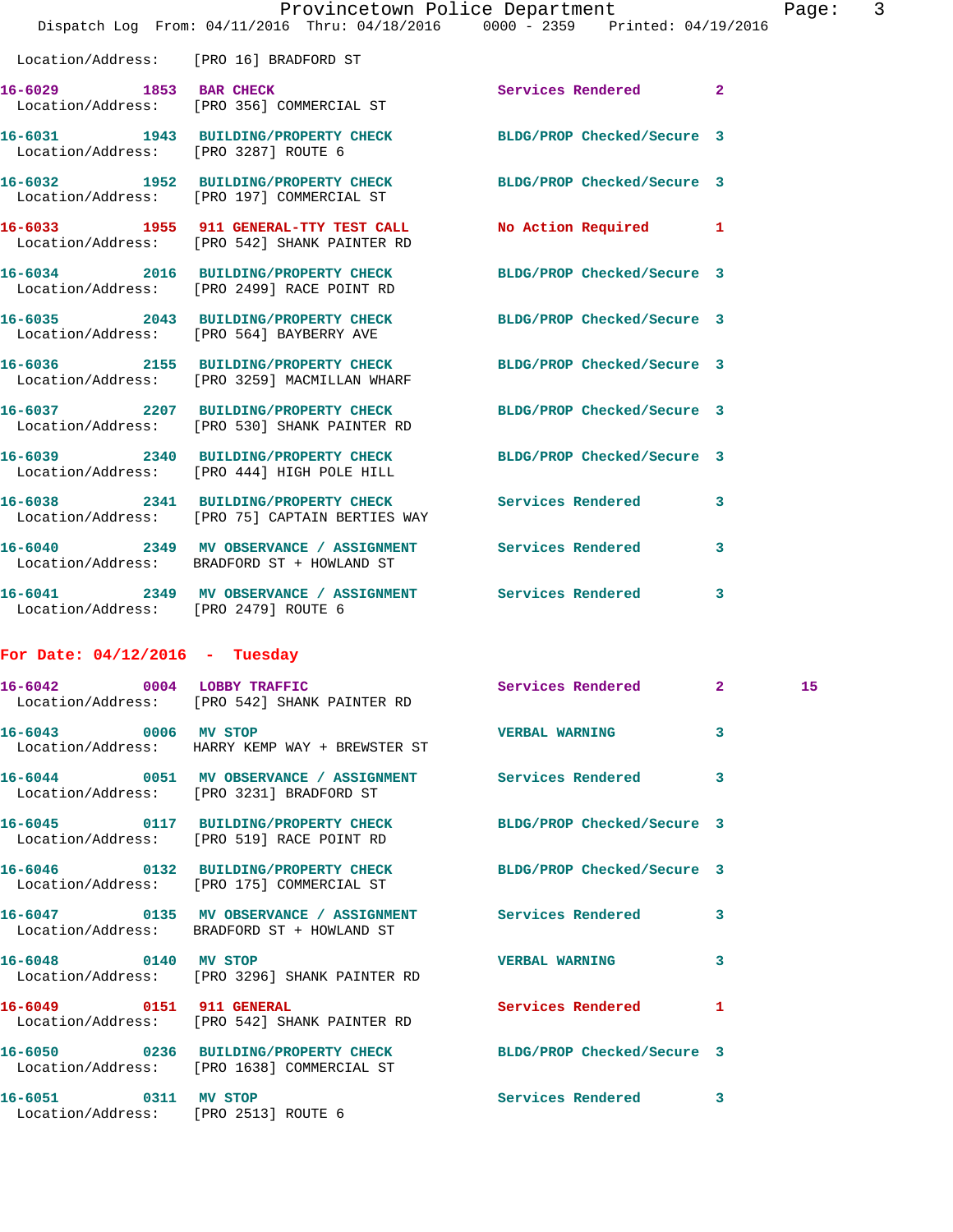|                                                                   | Dispatch Log From: 04/11/2016 Thru: 04/18/2016 0000 - 2359 Printed: 04/19/2016                                  | Provincetown Police Department | Page: $4$    |  |
|-------------------------------------------------------------------|-----------------------------------------------------------------------------------------------------------------|--------------------------------|--------------|--|
| Location/Address: ROUTE 6 + SNAIL RD                              | 16-6052 0511 MV OBSERVANCE / ASSIGNMENT Services Rendered 3                                                     |                                |              |  |
| 16-6053 0544 911 GENERAL                                          | Location/Address: [PRO 542] SHANK PAINTER RD                                                                    | Services Rendered 1            |              |  |
|                                                                   | 16-6054      0807   SERVICE CALL/SCHOOL           Services Rendered<br>Location/Address:   [PRO 569] WINSLOW ST |                                | $\mathbf{3}$ |  |
|                                                                   | 16-6055 0848 PARK, WALK & TALK 3 Services Rendered<br>Location/Address: [PRO 3259] MACMILLAN WHARF              |                                | $\mathbf{2}$ |  |
|                                                                   |                                                                                                                 | Citation/Warning Issued 3      |              |  |
| Location/Address: [PRO 2521] ROUTE 6                              | 16-6057 0936 MV OBSERVANCE / ASSIGNMENT Services Rendered                                                       |                                | 3            |  |
| Refer To Summons: 16-61-AR                                        | 16-6058 0938 COMPLAINT/ILLEGAL DUMPING Could Not Locate 3<br>Location/Address: [PRO 395] COMMERCIAL ST          |                                |              |  |
|                                                                   | 16-6060 0939 ASSIST AGENCY / MUTUAL AID Services Rendered<br>Location/Address: [PRO 517] RACE POINT RD          |                                | 3            |  |
|                                                                   | 16-6059 		 0959 LOST EYEGLASSES 		 Services Rendered 3<br>Location/Address: [PRO 542] SHANK PAINTER RD          |                                |              |  |
|                                                                   | 16-6061 1043 911 GENERAL<br>Location/Address: [PRO 1240] OLD COLONY WAY                                         | Could Not Locate               | 1            |  |
| 16-6062 1107 FOLLOW UP<br>Refer To Summons: 16-61-AR              | Location/Address: [PRO 2283] COMMERCIAL ST                                                                      | Services Rendered              | $\mathbf{2}$ |  |
|                                                                   | 16-6063 1255 PARKING COMPLAINT / GENERAL No Action Required 3<br>Location/Address: [PRO 542] SHANK PAINTER RD   |                                |              |  |
| 16-6064 1459 OFF AT THE SCHOOL                                    | Location/Address: [PRO 569] WINSLOW ST                                                                          | Services Rendered              | $\mathbf{2}$ |  |
|                                                                   | 16-6065 1508 LARCENY / FORGERY / FRAUD SPOKEN TO<br>Location/Address: [PRO 1913] COMMERCIAL ST                  |                                | $\mathbf{2}$ |  |
|                                                                   | 16-6066 1534 PARK, WALK & TALK<br>Location/Address: [PRO 105] COMMERCIAL ST                                     | No Action Required             | $\mathbf{2}$ |  |
| Refer To Summons: 16-62-AR                                        | 16-6067 1540 MV STOP<br>Location/Address: [PRO 182] COMMERCIAL ST                                               | Citation/Warning Issued 3      |              |  |
|                                                                   | 16-6068 1634 BUILDING/PROPERTY CHECK<br>Location/Address: [PRO 3318] CEMETERY RD                                | Services Rendered              | 3            |  |
|                                                                   | 16-6069 1637 BUILDING/PROPERTY CHECK<br>Location/Address: [PRO 3317] CEMETERY RD                                | Services Rendered              | 3            |  |
|                                                                   | 16-6070 1714 ANIMAL CALL<br>Location/Address: [PRO 1245] SEASHORE PARK DR                                       | Services Rendered              | $\mathbf{2}$ |  |
|                                                                   | 16-6071 1740 BUILDING/PROPERTY CHECK<br>Location/Address: [PRO 447] JEROME SMITH RD                             | BLDG/PROP Checked/Secure 3     |              |  |
| 16-6072 1745 ASSIST CITIZEN<br>Location/Address: [PRO 2] ALDEN ST |                                                                                                                 | SPOKEN TO                      | 3            |  |
|                                                                   | 16-6074 1832 BUILDING/PROPERTY CHECK Services Rendered 3<br>Location/Address: [PRO 2490] PROVINCELANDS RD       |                                |              |  |
|                                                                   | 16-6073 1833 BUILDING/PROPERTY CHECK                                                                            | BLDG/PROP Checked/Secure 3     |              |  |

Location/Address: [PRO 564] BAYBERRY AVE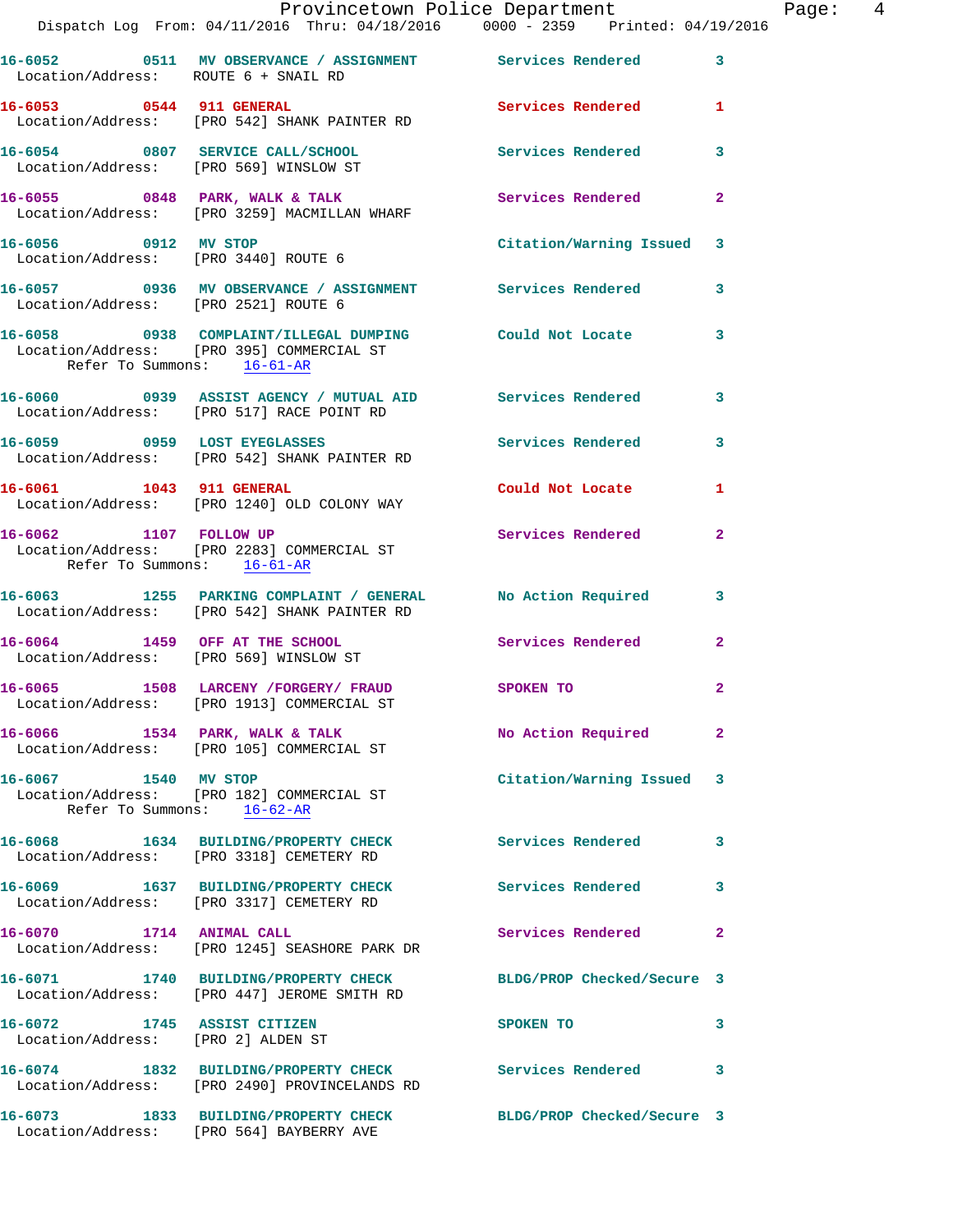**16-6075 1857 BUILDING/PROPERTY CHECK BLDG/PROP Checked/Secure 3**  Location/Address: [PRO 519] RACE POINT RD **16-6076 1922 BUILDING/PROPERTY CHECK Services Rendered 3**  Location/Address: [PRO 433] RYDER ST EXT **16-6078 1947 BUILDING/PROPERTY CHECK BLDG/PROP Checked/Secure 3**  Location/Address: [PRO 1638] COMMERCIAL ST 16-6079 2037 PARK, WALK & TALK **Services Rendered** 2 Location/Address: [PRO 105] COMMERCIAL ST **16-6080 2101 BUILDING/PROPERTY CHECK BLDG/PROP Checked/Secure 3**  Location/Address: [PRO 530] SHANK PAINTER RD **16-6081 2105 BUILDING/PROPERTY CHECK BLDG/PROP Checked/Secure 3**  Location/Address: [PRO 16] BRADFORD ST **16-6082 2109 MV OBSERVANCE / ASSIGNMENT Services Rendered 3**  Location/Address: [PRO 16] BRADFORD ST **16-6083 2116 BUILDING/PROPERTY CHECK BLDG/PROP Checked/Secure 3**  Location/Address: [PRO 3033] COMMERCIAL ST **16-6084 2147 MV OBSERVANCE / ASSIGNMENT Services Rendered 3**  Location/Address: ROUTE 6 + SNAIL RD **16-6085 2202 BUILDING/PROPERTY CHECK BLDG/PROP Checked/Secure 3**  Location/Address: [PRO 440] HARRY KEMP WAY **16-6086 2220 BUILDING/PROPERTY CHECK Services Rendered 3**  Location/Address: [PRO 521] ROUTE 6 **16-6088 2315 MV OBSERVANCE / ASSIGNMENT Services Rendered 3**  Location/Address: ROUTE 6 + SNAIL RD **16-6089 2347 BUILDING/PROPERTY CHECK BLDG/PROP Checked/Secure 3**  Location/Address: [PRO 16] BRADFORD ST **16-6090 2351 BUILDING/PROPERTY CHECK BLDG/PROP Checked/Secure 3**  Location/Address: [PRO 2543] MACMILLAN WHARF **For Date: 04/13/2016 - Wednesday**

**16-6087 0000 LOBBY TRAFFIC Services Rendered 2 26**  Location/Address: [PRO 542] SHANK PAINTER RD **16-6092 0018 BUILDING/PROPERTY CHECK BLDG/PROP Checked/Secure 3**  Location/Address: [PRO 3033] COMMERCIAL ST **16-6093 0036 MV OBSERVANCE / ASSIGNMENT Services Rendered 3**  Location/Address: [PRO 2479] ROUTE 6 **16-6094 0053 MV OBSERVANCE / ASSIGNMENT Services Rendered 3**  Location/Address: [PRO 2577] BRADFORD ST **16-6095 0122 BUILDING/PROPERTY CHECK BLDG/PROP Checked/Secure 3**  Location/Address: COMMERCIAL ST **16-6096 0122 MV OBSERVANCE / ASSIGNMENT Services Rendered 3**  Location/Address: [PRO 2287] SHANK PAINTER RD **16-6097 0202 BUILDING/PROPERTY CHECK BLDG/PROP Checked/Secure 3**  Location/Address: [PRO 1638] COMMERCIAL ST **16-6098 0501 MV OBSERVANCE / ASSIGNMENT Services Rendered 3**  Location/Address: ROUTE 6 + HOWLAND ST **16-6099 0633 BUILDING/PROPERTY CHECK BLDG/PROP Checked/Secure 3**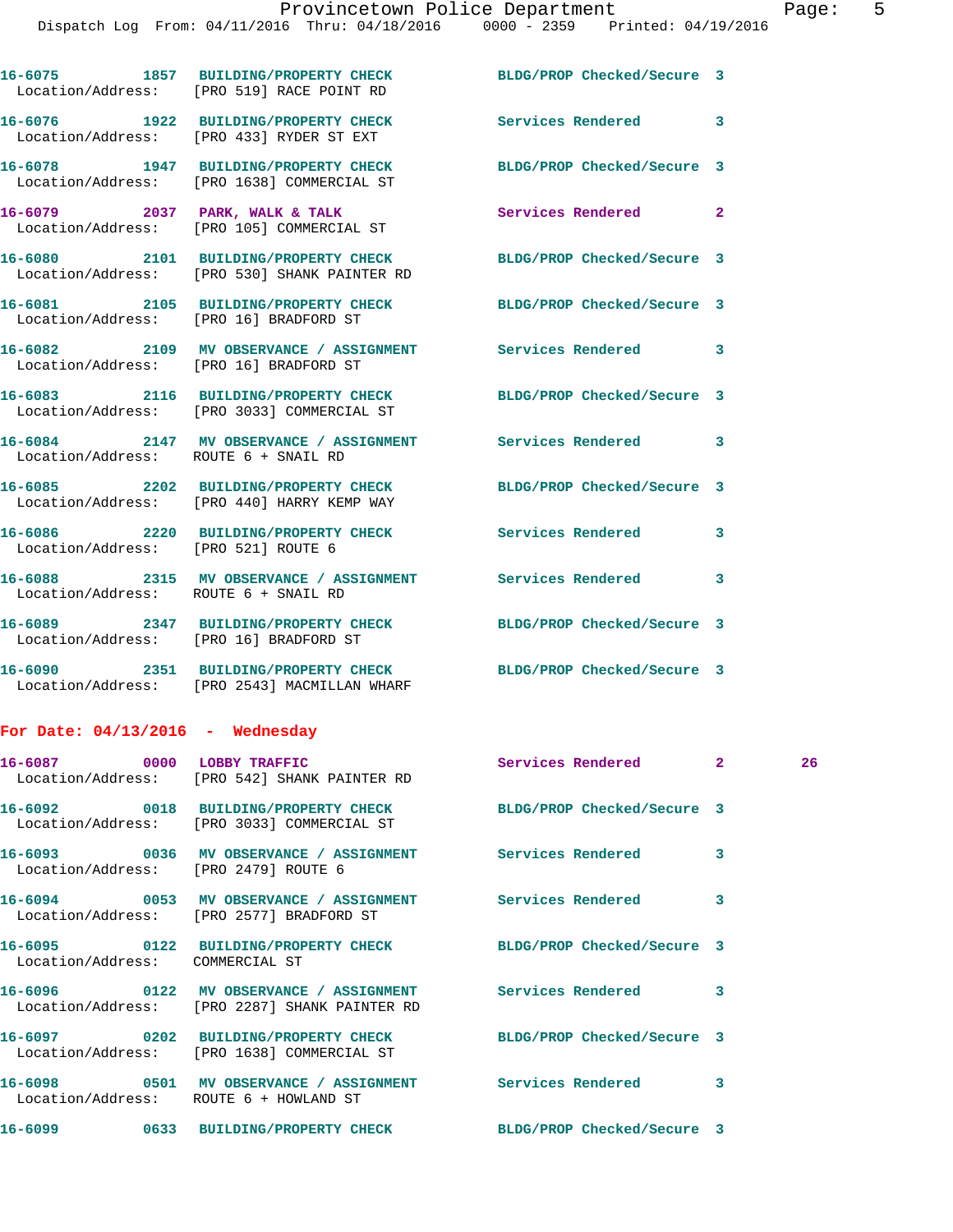|                                                                         | Provincetown Police Department<br>Dispatch Log From: 04/11/2016 Thru: 04/18/2016 0000 - 2359 Printed: 04/19/2016 |                            |                |
|-------------------------------------------------------------------------|------------------------------------------------------------------------------------------------------------------|----------------------------|----------------|
|                                                                         | Location/Address: [PRO 530] SHANK PAINTER RD                                                                     |                            |                |
|                                                                         | 16-6101 0807 BUILDING/PROPERTY CHECK<br>Location/Address: [PRO 3259] MACMILLAN WHARF                             | BLDG/PROP Checked/Secure 3 |                |
| Location/Address: [PRO 569] WINSLOW ST                                  | 16-6102 0812 SERVICE CALL/SCHOOL                                                                                 | <b>Services Rendered</b>   | 3              |
|                                                                         | 16-6103 0825 PARK, WALK & TALK<br>Location/Address: [PRO 105] COMMERCIAL ST                                      | Services Rendered          | $\overline{2}$ |
|                                                                         | 16-6104 0825 ANIMAL CALL/DOG BITE<br>Location/Address: [PRO 3966] SHANK PAINTER RD                               | <b>Services Rendered</b>   | $\mathbf{2}$   |
|                                                                         | 16-6105 0840 FOLLOW UP/DOG VS DOG<br>Location/Address: [PRO 1258] COMMERCIAL ST                                  | Services Rendered          | $\mathbf{2}$   |
| Location/Address: [PRO 3440] ROUTE 6                                    | 16-6106 0847 MV OBSERVANCE / ASSIGNMENT Services Rendered                                                        |                            | 3              |
| 16-6107 0908 MV STOP                                                    | Location/Address: [PRO 2479] ROUTE 6                                                                             | Citation/Warning Issued    | 3              |
|                                                                         | 16-6108 0917 BUILDING/PROPERTY CHECK BLDG/PROP Checked/Secure 3<br>Location/Address: [PRO 3033] COMMERCIAL ST    |                            |                |
|                                                                         | 16-6109 0941 BUILDING/PROPERTY CHECK<br>Location/Address: [PRO 3317] CEMETERY RD                                 | BLDG/PROP Checked/Secure 3 |                |
|                                                                         | 16-6110 0941 BUILDING/PROPERTY CHECK<br>Location/Address: [PRO 3318] CEMETERY RD                                 | BLDG/PROP Checked/Secure 3 |                |
|                                                                         | 16-6111 0946 PARK, WALK & TALK<br>Location/Address: [PRO 285] COMMERCIAL ST                                      | Services Rendered          | 2              |
|                                                                         | 16-6112 0953 BIKE GENERAL<br>Location/Address: [PRO 182] COMMERCIAL ST                                           | Services Rendered          | 2              |
|                                                                         | 16-6113 1102 BUILDING/PROPERTY CHECK<br>Location/Address: [PRO 2206] COMMERCIAL ST                               | BLDG/PROP Checked/Secure 3 |                |
|                                                                         | 16-6114 1104 MV OBSERVANCE / ASSIGNMENT Services Rendered<br>Location/Address: HOWLAND ST + HARRY KEMP WAY       |                            | 3              |
| 16-6115 1112 TRASH AT CEMETERY                                          | Location/Address: WAREHAM ST + CEMETERY RD                                                                       | Taken/Referred to Other    | 3              |
|                                                                         | 16-6116 1126 POSSIBLE RABID FOX<br>Location/Address: [PRO 3420] JOHNSON ST                                       | <b>GONE ON ARRIVAL</b>     | 2              |
|                                                                         | 16-6117 1127 VERBAL SPEED/INSPECTION<br>Location/Address: ANTHONY ST + BRADFORD ST                               | <b>VERBAL WARNING</b>      | 3              |
| 16-6118 1129 AT SCHOOL                                                  | Location/Address: [PRO 569] WINSLOW ST                                                                           | Services Rendered          | 3              |
| 16-6119 1138 MISSING BIKE                                               | Location/Address: [PRO 3121] COMMERCIAL ST                                                                       | Services Rendered          | $\mathbf{2}$   |
|                                                                         | 16-6120 1140 BUILDING/PROPERTY CHECK BLDG/PROP Checked/Secure 3<br>Location/Address: [PRO 1646] WINSLOW ST       |                            |                |
|                                                                         | 16-6121 1144 PARK, WALK & TALK<br>Location/Address: [PRO 3004] BRADFORD ST                                       | Services Rendered          | 2              |
|                                                                         | 16-6122 1230 SERVICE CALL<br>Location/Address: [PRO 519] RACE POINT RD                                           | <b>Services Rendered</b>   | 3              |
| 16-6123 1234 PARK, WALK & TALK<br>Location/Address: [PRO 3222] ALDEN ST |                                                                                                                  | Services Rendered          | 2              |

Page: 6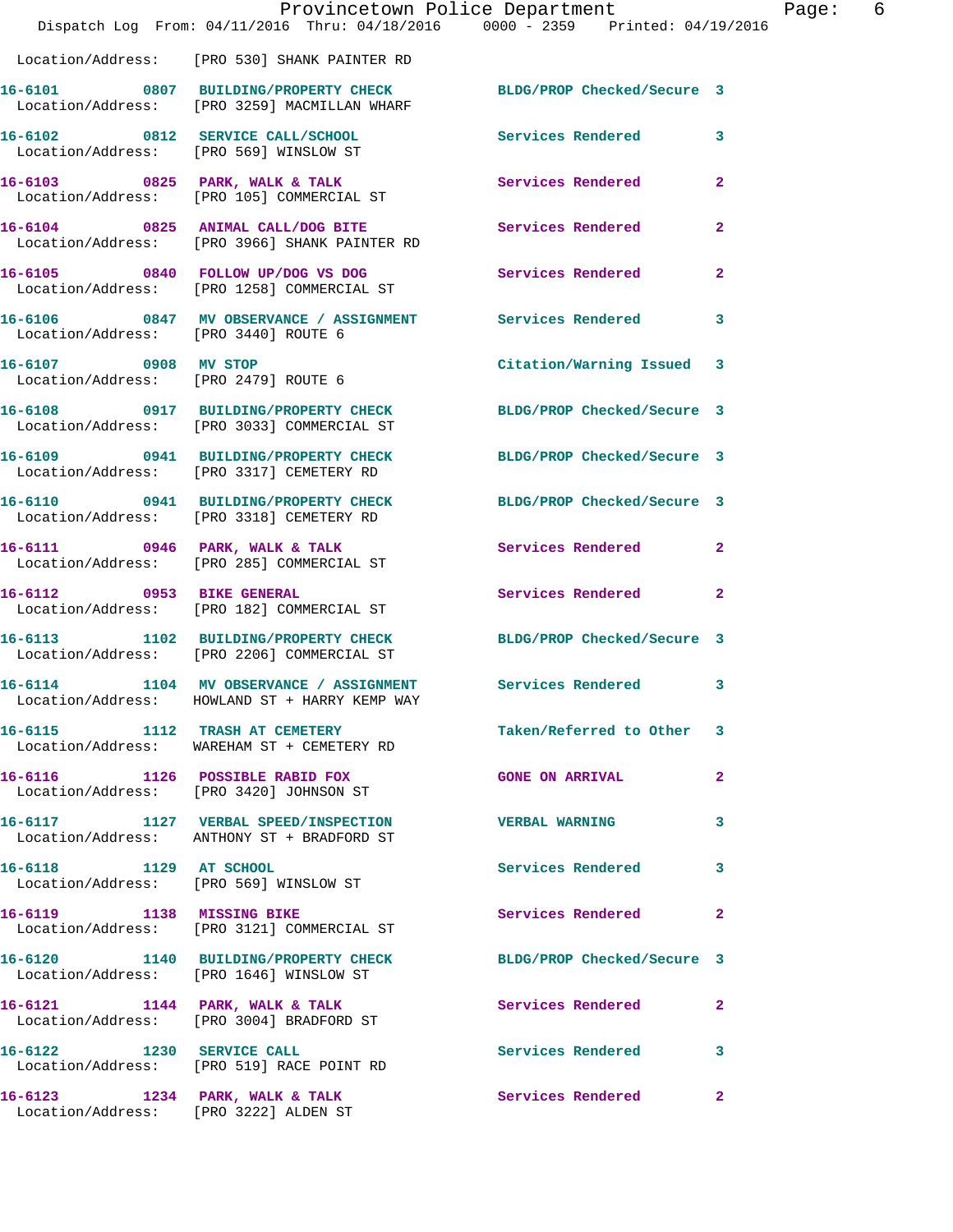|                                                                   | Provincetown Police Department The Page: 7<br>Dispatch Log From: 04/11/2016 Thru: 04/18/2016   0000 - 2359   Printed: 04/19/2016 |                                                                                                               |              |   |  |
|-------------------------------------------------------------------|----------------------------------------------------------------------------------------------------------------------------------|---------------------------------------------------------------------------------------------------------------|--------------|---|--|
|                                                                   | 16-6124 1246 FOLLOW UP Could Not Locate 2<br>Location/Address: [PRO 1245] SEASHORE PARK DR                                       |                                                                                                               |              |   |  |
|                                                                   | 16-6125 1253 SEIZURE/TRANSPORT <b>1253</b> Transported to Hospital 1<br>Location/Address: [PRO 2885] COMMERCIAL ST               |                                                                                                               |              |   |  |
|                                                                   | 16-6126 1301 LOOSE DOG<br>Location/Address: [PRO 393] COMMERCIAL ST                                                              | <b>GONE ON ARRIVAL</b>                                                                                        | 2            |   |  |
|                                                                   | 16-6127 1305 DOT/HEMATOMA<br>Location/Address: [PRO 440] HARRY KEMP WAY                                                          | Transported to Hospital 1                                                                                     |              |   |  |
|                                                                   | 16-6129      1326   UNKNOWN MEDICAL/EVALUATION       PATIENT REFUSAL<br>Location/Address:   [PRO 1662] PEARL ST                  |                                                                                                               | 1            |   |  |
|                                                                   | 16-6131 1337 WELL-BEING CHECK REQUEST Services Rendered<br>Location/Address: [PRO 105] COMMERCIAL ST                             |                                                                                                               | 3            |   |  |
| 16-6132 1423 MV DISABLED                                          | Location/Address: [PRO 2513] ROUTE 6                                                                                             | <b>GONE ON ARRIVAL</b>                                                                                        | $\mathbf{2}$ |   |  |
|                                                                   | 16-6133 1429 DOT/PULMONARY<br>Location/Address: [PRO 440] HARRY KEMP WAY                                                         | Transported to Hospital 1                                                                                     |              |   |  |
|                                                                   | 16-6134 1501 AT SCHOOL<br>Location/Address: [PRO 569] WINSLOW ST                                                                 | Services Rendered 3                                                                                           |              |   |  |
|                                                                   | 16-6135 1518 BUILDING/PROPERTY CHECK Services Rendered<br>Location/Address: [PRO 2499] RACE POINT RD                             |                                                                                                               | 3            |   |  |
|                                                                   | 16-6136 1521 PARK, WALK & TALK 1999 Services Rendered<br>Location/Address: [PRO 516] RACE POINT RD                               |                                                                                                               | $\mathbf{2}$ |   |  |
|                                                                   | 16-6137 1620 FOLLOW UP<br>Location/Address: [PRO 2885] COMMERCIAL ST                                                             | SPOKEN TO AND TO A STATE OF THE STATE OF THE STATE OF THE STATE OF THE STATE OF THE STATE OF THE STATE OF THE | $\mathbf{2}$ |   |  |
| Location/Address: ALDEN ST                                        | 16-6138 1628 WATER DRAIN NOTICE No Action Required 3                                                                             |                                                                                                               |              |   |  |
|                                                                   | 16-6139 1631 BUILDING/PROPERTY CHECK BLDG/PROP Checked/Secure 3<br>Location/Address: [PRO 525] COMMERCIAL ST                     |                                                                                                               |              |   |  |
| Location/Address: SNAIL RD + ROUTE 6                              | 16-6140 1639 MV OBSERVANCE / ASSIGNMENT Services Rendered                                                                        |                                                                                                               |              |   |  |
|                                                                   | 16-6141 1716 BUILDING/PROPERTY CHECK BLDG/PROP Checked/Secure 3<br>Location/Address: [PRO 1780] JOHNSON ST                       |                                                                                                               |              |   |  |
|                                                                   | 16-6144 1718 BUILDING/PROPERTY CHECK<br>Location/Address: [PRO 564] BAYBERRY AVE                                                 | Services Rendered                                                                                             | 3            |   |  |
|                                                                   | 16-6143 1719 BUILDING/PROPERTY CHECK Services Rendered<br>Location/Address: [PRO 2500] COMMERCIAL ST                             |                                                                                                               | 3            |   |  |
|                                                                   | 16-6147 1734 PARK, WALK & TALK<br>Location/Address: [PRO 3259] MACMILLAN WHARF                                                   | <b>Services Rendered</b>                                                                                      | $\mathbf{2}$ |   |  |
|                                                                   | 16-6145 1743 BUILDING/PROPERTY CHECK<br>Location/Address: [PRO 182] COMMERCIAL ST                                                | BLDG/PROP Checked/Secure 3                                                                                    |              |   |  |
| Location/Address: [PRO 2521] ROUTE 6                              | 16-6146 1746 MV OBSERVANCE / ASSIGNMENT Services Rendered 3                                                                      |                                                                                                               |              | 1 |  |
| 16-6148 1758 VERBAL SPEED<br>Location/Address: [PRO 2513] ROUTE 6 |                                                                                                                                  | <b>VERBAL WARNING</b>                                                                                         | 3            |   |  |
|                                                                   | 16-6149 1802 MV OBSERVANCE / ASSIGNMENT Services Rendered<br>Location/Address: HOWLAND ST + HARRY KEMP WAY                       |                                                                                                               | 3            |   |  |
| 16-6150 1814 VERBAL SPEED                                         |                                                                                                                                  | <b>VERBAL WARNING</b>                                                                                         | 3            |   |  |

Location/Address: [PRO 2513] ROUTE 6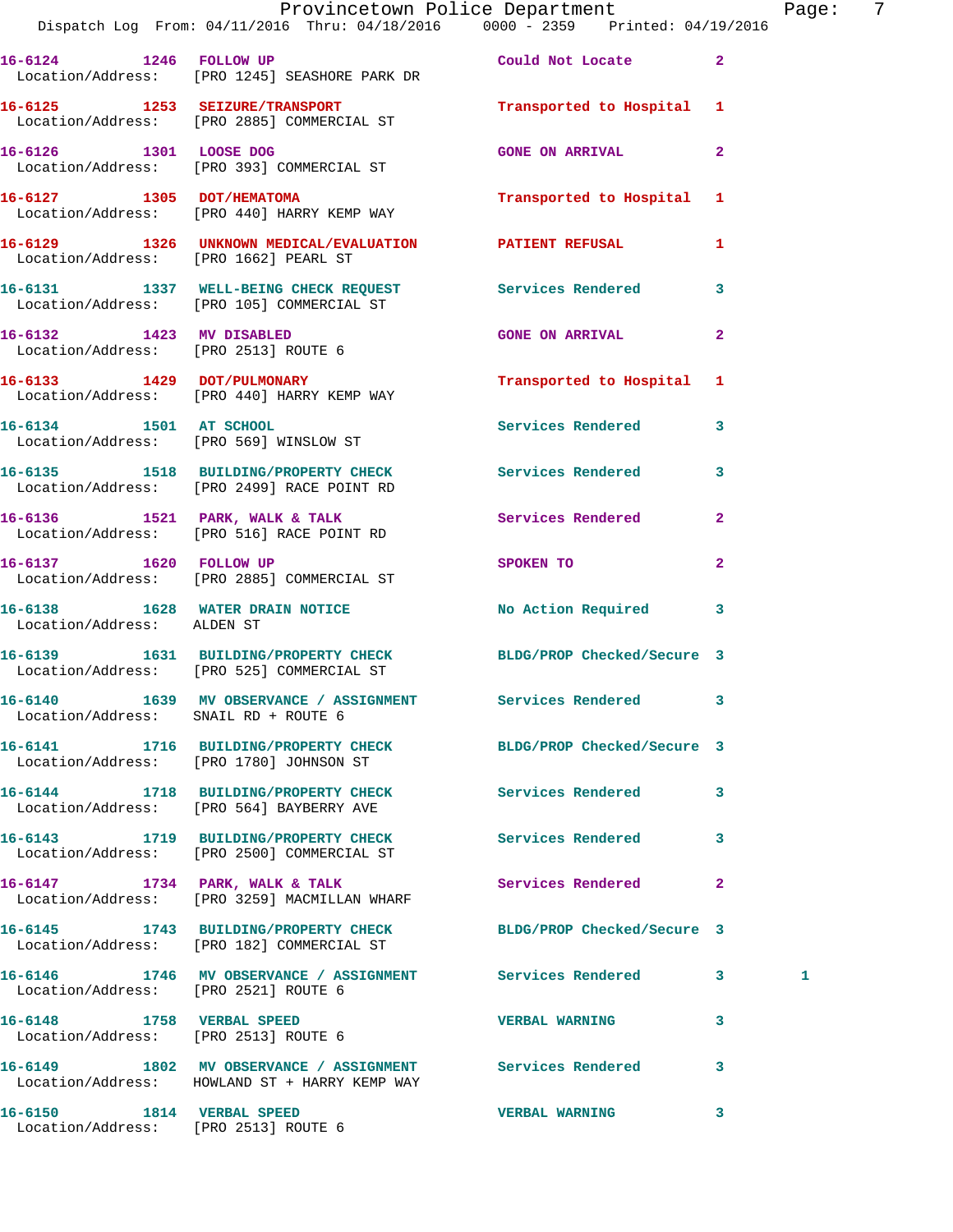| Location/Address: SHANK PAINTER RD                | 16-6151 1831 MV OBSERVANCE / ASSIGNMENT Services Rendered                                                       |                            | 3 |    |
|---------------------------------------------------|-----------------------------------------------------------------------------------------------------------------|----------------------------|---|----|
|                                                   | 16-6152 1853 MV STOP/ARREST<br>Location/Address: [PRO 752] BRADFORD ST<br>Refer To Arrest: 16-63-AR             | Arrest(s) Made             | 3 |    |
|                                                   | 16-6153 1913 ROAD HAZARDS<br>Location/Address: [PRO 2513] ROUTE 6                                               | Services Rendered 2        |   | 3  |
|                                                   | 16-6154 2128 BUILDING/PROPERTY CHECK BLDG/PROP Checked/Secure 3<br>Location/Address: [PRO 530] SHANK PAINTER RD |                            |   |    |
|                                                   | 16-6155 2135 BUILDING/PROPERTY CHECK<br>Location/Address: [PRO 519] RACE POINT RD                               | BLDG/PROP Checked/Secure 3 |   |    |
|                                                   | 16-6156 2203 BUILDING/PROPERTY CHECK<br>Location/Address: [PRO 1778] SHANK PAINTER RD                           | BLDG/PROP Checked/Secure 3 |   |    |
|                                                   | 16-6157 2204 BUILDING/PROPERTY CHECK<br>Location/Address: [PRO 545] SHANK PAINTER RD                            | BLDG/PROP Checked/Secure 3 |   |    |
|                                                   | 16-6158 2210 BUILDING/PROPERTY CHECK<br>Location/Address: [PRO 2543] MACMILLAN WHARF                            | BLDG/PROP Checked/Secure 3 |   |    |
| For Date: $04/14/2016$ - Thursday                 |                                                                                                                 |                            |   |    |
|                                                   | 16-6159 0002 LOBBY TRAFFIC<br>Location/Address: [PRO 542] SHANK PAINTER RD                                      | Services Rendered 2        |   | 15 |
| Refer To Field Int: 16-3-FI                       | 16-6160 0009 BUILDING/PROPERTY CHECK BLDG/PROP Checked/Secure 3<br>Location/Address: [PRO 306] COMMERCIAL ST    |                            |   |    |
|                                                   | 16-6161 0030 BUILDING/PROPERTY CHECK BLDG/PROP Checked/Secure 3<br>Location/Address: [PRO 2543] MACMILLAN WHARF |                            |   |    |
|                                                   | 16-6163 0113 MV OBSERVANCE / ASSIGNMENT Services Rendered<br>Location/Address: [PRO 2513] ROUTE 6               |                            | 3 |    |
|                                                   | 16-6162 0116 MV OBSERVANCE / ASSIGNMENT Services Rendered<br>Location/Address: [PRO 3231] BRADFORD ST           |                            | 3 |    |
| 16-6164 0143 MV STOP<br>Location/Address: ROUTE 6 |                                                                                                                 | <b>VERBAL WARNING</b>      | 3 |    |
| 16-6165 0154 911 GENERAL                          | Location/Address: [PRO 542] SHANK PAINTER RD                                                                    | Services Rendered          | 1 |    |
|                                                   | 16-6166 0215 BUILDING/PROPERTY CHECK<br>Location/Address: [PRO 1638] COMMERCIAL ST                              | BLDG/PROP Checked/Secure 3 |   |    |
|                                                   | 16-6167 0224 BUILDING/PROPERTY CHECK<br>Location/Address: [PRO 3256] COMMERCIAL ST                              | BLDG/PROP Checked/Secure 3 |   |    |
|                                                   | 16-6168 0527 MV OBSERVANCE / ASSIGNMENT Services Rendered<br>Location/Address: ROUTE 6 + HOWLAND ST             |                            | 3 |    |
|                                                   | 16-6169 0538 BUILDING/PROPERTY CHECK BLDG/PROP Checked/Secure 3<br>Location/Address: [PRO 16] BRADFORD ST       |                            |   |    |
| Location/Address: [PRO 2519] ROUTE 6              | 16-6170 0550 MV OBSERVANCE / ASSIGNMENT Services Rendered                                                       |                            | 3 |    |
|                                                   | 16-6171 0626 BUILDING/PROPERTY CHECK BLDG/PROP Checked/Secure 3<br>Location/Address: [PRO 447] JEROME SMITH RD  |                            |   |    |
|                                                   | 16-6172 0751 BUILDING/PROPERTY CHECK<br>Location/Address: [PRO 3259] MACMILLAN WHARF                            | <b>Services Rendered</b>   | 3 |    |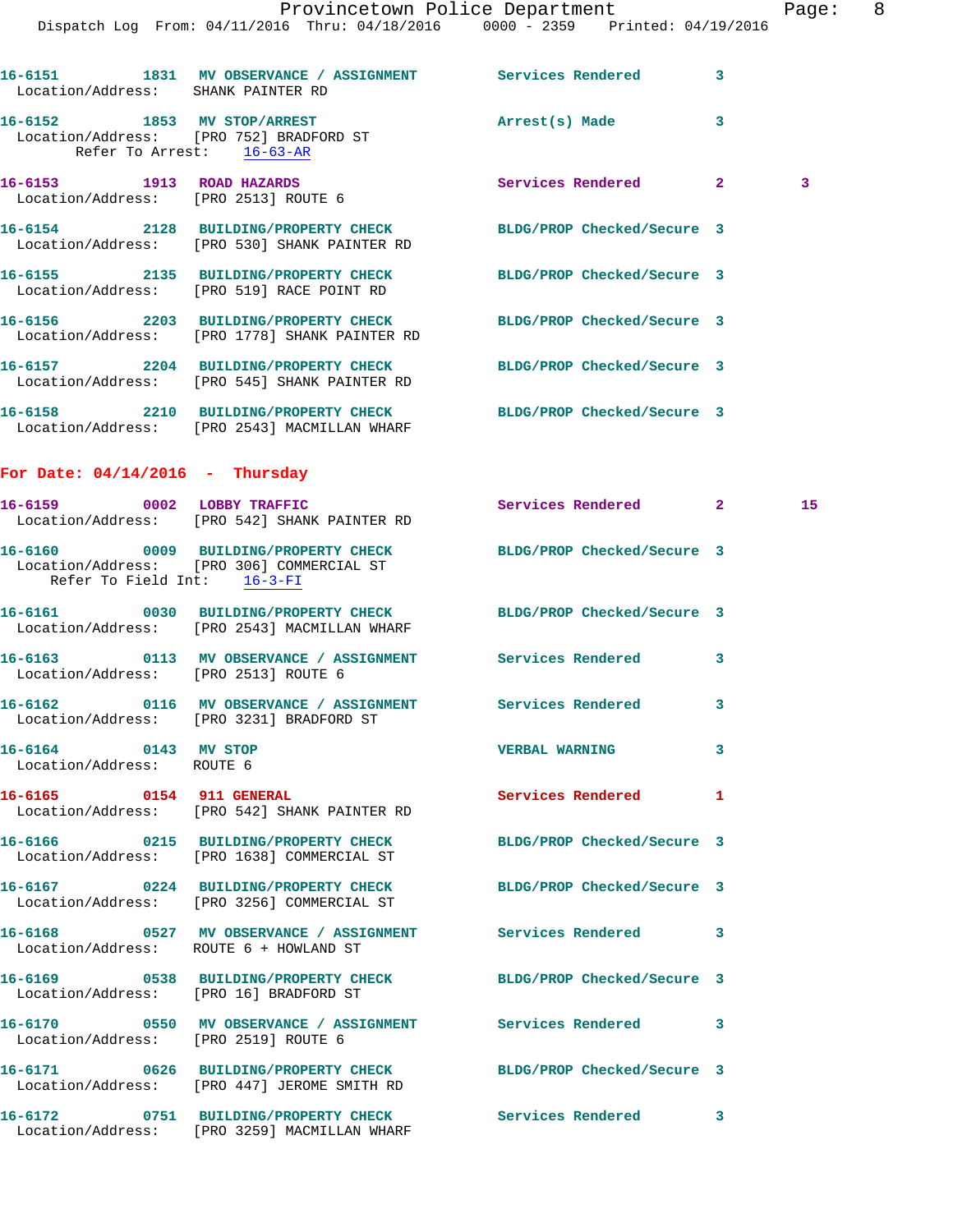| 16-6173 0808 PARK, WALK & TALK<br>Location/Address: [PRO 569] WINSLOW ST   |                                                                                                                  | Services Rendered          | $\mathbf{2}$               |
|----------------------------------------------------------------------------|------------------------------------------------------------------------------------------------------------------|----------------------------|----------------------------|
| 16-6175 0812 SERVICE CALL/SCHOOL<br>Location/Address: [PRO 569] WINSLOW ST |                                                                                                                  | <b>Services Rendered</b>   | 3                          |
| Location/Address: [PRO 2521] ROUTE 6                                       | 16-6174 0813 MV OBSERVANCE / ASSIGNMENT Services Rendered                                                        |                            | 3                          |
|                                                                            | 16-6176 0815 SERVICE CALL/COURT<br>Location/Address: [PRO 542] SHANK PAINTER RD                                  | <b>Services Rendered</b>   | 3                          |
| 16-6177 0820 MV STOP                                                       | Location/Address: CAPTAIN BERTIES WAY + GEORGES PATH                                                             | <b>VERBAL WARNING</b>      | 3                          |
| 16-6178 0841 MV STOP                                                       | Location/Address: [PRO 927] FRANKLIN ST                                                                          | No Action Required         | $\mathbf{3}$               |
| 16-6179 0850 MV STOP<br>Location/Address: [PRO 2513] ROUTE 6               |                                                                                                                  | Citation/Warning Issued 3  |                            |
|                                                                            | 16-6180 0910 BUILDING/PROPERTY CHECK<br>Location/Address: [PRO 564] BAYBERRY AVE                                 | Services Rendered          | 3                          |
|                                                                            | 16-6182 0942 MV OBSERVANCE / ASSIGNMENT<br>Location/Address: [PRO 63] BRADFORD ST EXT                            | <b>Services Rendered</b>   | $\overline{\phantom{a}}$ 3 |
| Location/Address: [PRO 16] BRADFORD ST                                     | 16-6181 0943 BUILDING/PROPERTY CHECK                                                                             | BLDG/PROP Checked/Secure 3 |                            |
|                                                                            | 16-6183 0956 BUILDING/PROPERTY CHECK<br>Location/Address: [PRO 2194] COMMERCIAL ST                               | BLDG/PROP Checked/Secure 3 |                            |
| 16-6184 1002 MV STOP                                                       | Location/Address: BRADFORD ST + MECHANIC ST                                                                      | Citation/Warning Issued 3  |                            |
|                                                                            | 16-6185 1014 PARKING COMPLAINT / GENERAL Citation/Warning Issued 3<br>Location/Address: [PRO 1952] COMMERCIAL ST |                            |                            |
|                                                                            | 16-6186 1047 PARK, WALK & TALK/PET PANTRY Services Rendered<br>Location/Address: [PRO 537] SHANK PAINTER RD      |                            | $\mathbf{2}$               |
| Location/Address: [PRO 2521] ROUTE 6<br>Refer To Arrest: 16-63-AR          | 16-6187 1105 ASSIST AGENCY / MUTUAL AID Services Rendered                                                        |                            | $\overline{\mathbf{3}}$    |
|                                                                            | 16-6188 1129 BUILDING/PROPERTY CHECK Services Rendered<br>Location/Address: [PRO 2898] JEROME SMITH RD           |                            | $\mathbf{3}$               |
|                                                                            | 16-6189 1136 ANIMAL CALL/PET PANTRY<br>Location/Address: [PRO 3296] SHANK PAINTER RD                             | <b>Services Rendered</b>   | $\mathbf{2}$               |
|                                                                            | 16-6190 1140 SERVICE CALL/DRONE<br>Location/Address: [PRO 1952] COMMERCIAL ST                                    | <b>Services Rendered</b>   | 3                          |
|                                                                            | 16-6191 1203 FOLLOW UP LOST PURSE<br>Location/Address: [PRO 542] SHANK PAINTER RD                                | SPOKEN TO                  | $\overline{2}$             |
| Location/Address: [PRO 414] CONWELL ST<br>Refer To Arrest: 16-63-AR        | 16-6192 1234 ASSIST AGENCY / MUTUAL AID SPOKEN TO                                                                |                            | 3                          |
| Location/Address: [PRO 2513] ROUTE 6                                       | 16-6193 1308 MV OBSERVANCE / ASSIGNMENT Services Rendered 3                                                      |                            |                            |
| 16-6194 1314 MV STOP<br>Location/Address: [PRO 2513] ROUTE 6               |                                                                                                                  | <b>VERBAL WARNING</b>      | 3                          |
| 16-6195 1327 MV ACCIDENT<br>Location/Address: [PRO 2479] ROUTE 6           |                                                                                                                  | <b>Vehicle Towed</b>       | 1                          |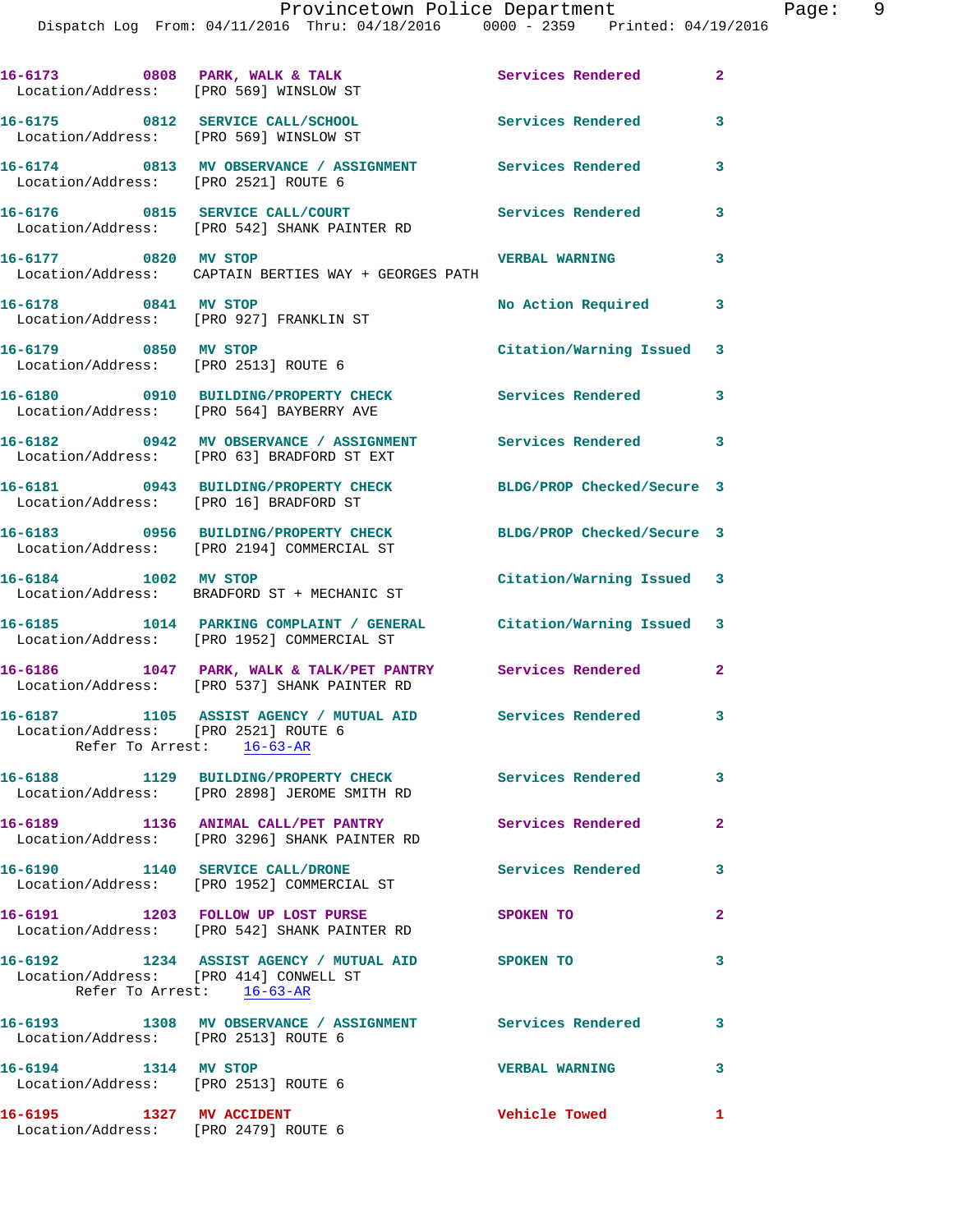Refer To Accident: 16-10-AC

Location/Address: [PRO 2513] ROUTE 6

**16-6196 1352 MEDICAL EMERGENCY/M/V/A Transported to Hospital 1**  Location/Address: [PRO 2479] ROUTE 6 **16-6198 1404 HAZARDS/BANNER FELL DOWN Services Rendered 2**  Location/Address: [PRO 210] COMMERCIAL ST **16-6199 1452 PARK, WALK & TALK Services Rendered 2**  Location/Address: [PRO 569] WINSLOW ST **16-6200 1454 AT SCHOOL Services Rendered 2**  Location/Address: [PRO 569] WINSLOW ST **16-6201 1521 BUILDING/PROPERTY CHECK Services Rendered 3**  Location/Address: [PRO 2977] COMMERCIAL ST **16-6203 1531 MV OBSERVANCE / ASSIGNMENT Services Rendered 3**  Location/Address: [PRO 446] HOWLAND ST **16-6202 1533 BUILDING/PROPERTY CHECK BLDG/PROP Checked/Secure 3**  Location/Address: [PRO 707] BAYBERRY AVE **16-6205 1553 VERBAL SPEED VERBAL WARNING 3**  Location/Address: [PRO 1645] HARRY KEMP WAY **16-6206 1602 PARK, WALK & TALK Services Rendered 2**  Location/Address: [PRO 564] BAYBERRY AVE **16-6207** 1628 COMPLAINT SPOKEN TO 3 Location/Address: [PRO 542] SHANK PAINTER RD **16-6208 1640 BUILDING/PROPERTY CHECK Services Rendered 3**  Location/Address: [PRO 2483] COMMERCIAL ST **16-6209 1646 PARK, WALK & TALK Services Rendered 2**  Location/Address: [PRO 106] COMMERCIAL ST 16-6210 1733 DOG IN MV Services Rendered 2 Location/Address: [PRO 1209] COMMERCIAL ST **16-6211 1737 MV OBSERVANCE / ASSIGNMENT Services Rendered 3**  Location/Address: ROUTE 6 + SNAIL RD **16-6213 1803 BUILDING/PROPERTY CHECK BLDG/PROP Checked/Secure 3**  Location/Address: [PRO 99] COMMERCIAL ST **16-6212 1813 BUILDING/PROPERTY CHECK BLDG/PROP Checked/Secure 3**  Location/Address: [PRO 433] RYDER ST EXT **16-6214 1844 BUILDING/PROPERTY CHECK BLDG/PROP Checked/Secure 3**  Location/Address: [PRO 447] JEROME SMITH RD **16-6215 1855 BUILDING/PROPERTY CHECK Services Rendered 3**  Location/Address: [PRO 521] ROUTE 6 **16-6216 1913 VERBAL SPEED/UNCOVERED LOAD VERBAL WARNING 3**  Location/Address: [PRO 2479] ROUTE 6 **16-6217 1921 BUILDING/PROPERTY CHECK BLDG/PROP Checked/Secure 3**  Location/Address: [PRO 1638] COMMERCIAL ST **16-6218 1958 MV OBSERVANCE / ASSIGNMENT Services Rendered 3**  Location/Address: [PRO 16] BRADFORD ST **16-6219 2004 BUILDING/PROPERTY CHECK BLDG/PROP Checked/Secure 3**  Location/Address: [PRO 2490] PROVINCELANDS RD **16-6220 2035 VERBAL TAIL LIGHTS VERBAL WARNING 3**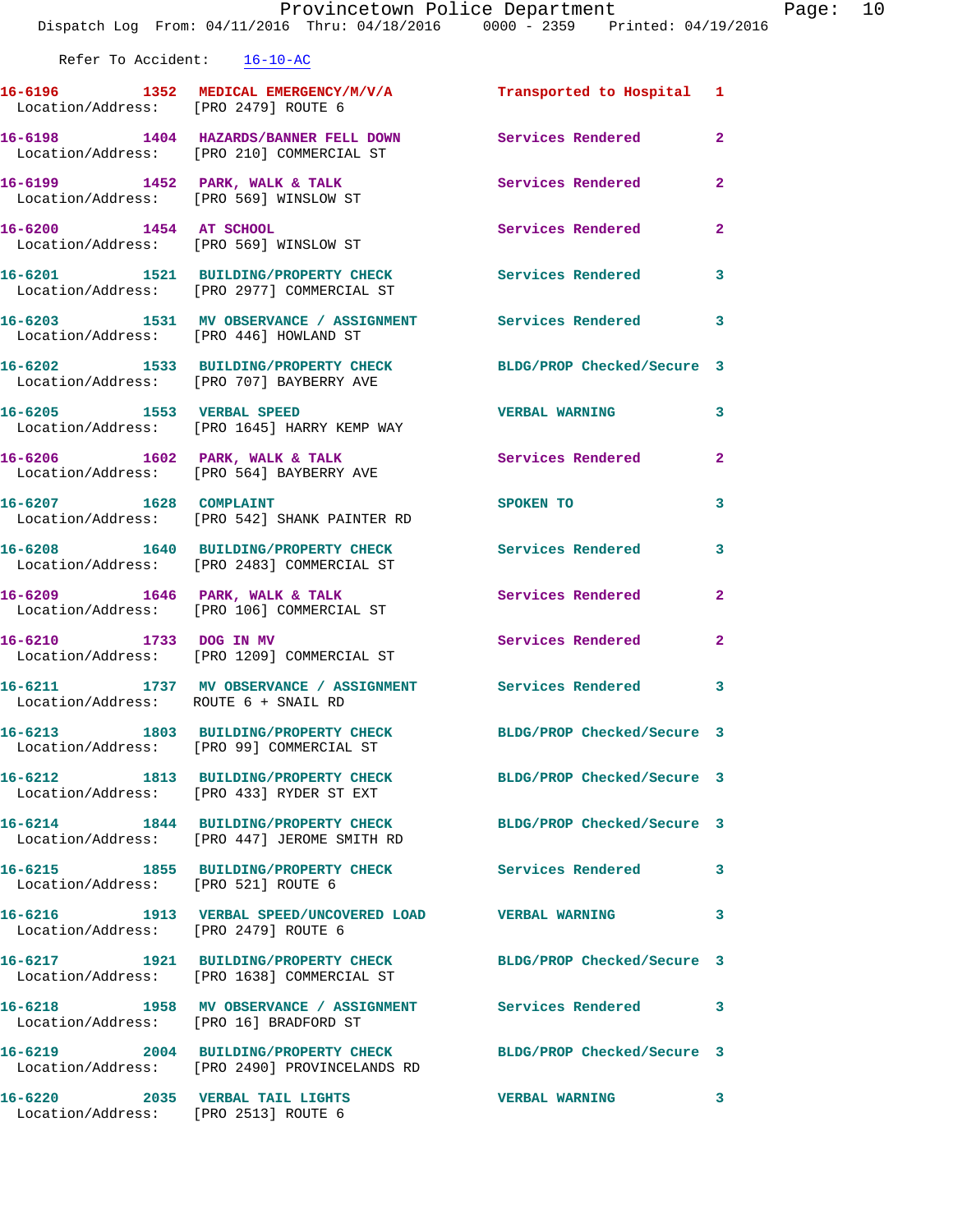|                        |                                                                                                              | Provincetown Police Department                                                 | Page: 11 |  |
|------------------------|--------------------------------------------------------------------------------------------------------------|--------------------------------------------------------------------------------|----------|--|
|                        |                                                                                                              | Dispatch Log From: 04/11/2016 Thru: 04/18/2016 0000 - 2359 Printed: 04/19/2016 |          |  |
|                        | 16-6221 2037 BUILDING/PROPERTY CHECK BLDG/PROP Checked/Secure 3<br>Location/Address: [PRO 16] BRADFORD ST    |                                                                                |          |  |
|                        | 16-6222 2046 BUILDING/PROPERTY CHECK BLDG/PROP Checked/Secure 3<br>Location/Address: [PRO 182] COMMERCIAL ST |                                                                                |          |  |
|                        | 16-6223 2047 BUILDING/PROPERTY CHECK<br>Location/Address: [PRO 444] HIGH POLE HILL                           | BLDG/PROP Checked/Secure 3                                                     |          |  |
| 16-6225 2108 BAR CHECK | Location/Address: [PRO 3443] COMMERCIAL ST                                                                   | Services Rendered<br>$\overline{2}$                                            |          |  |
|                        | 16-6226 2121 AFIB/TRANSPORT<br>Location/Address: [PRO 827] COMMERCIAL ST                                     | Transported to Hospital 1                                                      |          |  |
|                        | 16-6228 2128 BUILDING/PROPERTY CHECK<br>Location/Address: [PRO 75] CAPTAIN BERTIES WAY                       | 3<br><b>Services Rendered</b>                                                  |          |  |
| 16-6229                | 2222 BUILDING/PROPERTY CHECK                                                                                 | BLDG/PROP Checked/Secure 3                                                     |          |  |

 Location/Address: [PRO 1778] SHANK PAINTER RD **16-6230 2251 MEDICAL EMERGENCY Transported to Hospital 1**  Location/Address: CEMETERY RD + TINYS WAY

**16-6233 2353 BUILDING/PROPERTY CHECK BLDG/PROP Checked/Secure 3**  Location/Address: [PRO 1646] WINSLOW ST

## **For Date: 04/15/2016 - Friday**

|                                      | 16-6232 0000 LOBBY TRAFFIC Services Rendered 2<br>Location/Address: [PRO 542] SHANK PAINTER RD                 |                            |              | 23 |
|--------------------------------------|----------------------------------------------------------------------------------------------------------------|----------------------------|--------------|----|
|                                      | 16-6234 0002 BUILDING/PROPERTY CHECK BLDG/PROP Checked/Secure 3<br>Location/Address: [PRO 16] BRADFORD ST      |                            |              |    |
| Location/Address: [PRO 2513] ROUTE 6 | 16-6235 0004 MV OBSERVANCE / ASSIGNMENT Services Rendered                                                      |                            | $\mathbf{3}$ |    |
|                                      | 16-6236 6009 MV OBSERVANCE / ASSIGNMENT Services Rendered 3<br>Location/Address: [PRO 2818] CONWELL ST         |                            |              |    |
|                                      | 16-6237 0041 BUILDING/PROPERTY CHECK BLDG/PROP Checked/Secure 3<br>Location/Address: [PRO 182] COMMERCIAL ST   |                            |              |    |
|                                      | 16-6238 0056 BUILDING/PROPERTY CHECK BLDG/PROP Checked/Secure 3<br>Location/Address: [PRO 1780] JOHNSON ST     |                            |              |    |
|                                      | 16-6239 0109 MV OBSERVANCE / ASSIGNMENT Services Rendered 3<br>Location/Address: ROUTE 6 + HOWLAND ST          |                            |              |    |
|                                      | 16-6240  0110  SUSPICIOUS ACTIVITY  Services Rendered<br>Location/Address: COMMERCIAL ST + ATLANTIC AVE        |                            | $\mathbf{2}$ |    |
|                                      | 16-6241 0156 BUILDING/PROPERTY CHECK BLDG/PROP Checked/Secure 3<br>Location/Address: [PRO 43] BRADFORD ST      |                            |              |    |
|                                      | 16-6242 0205 MV OBSERVANCE / ASSIGNMENT Services Rendered<br>Location/Address: BRADFORD ST + HOWLAND ST        |                            | $\mathbf{3}$ |    |
| Location/Address: ROUTE 6            | 16-6243 0506 MV OBSERVANCE / ASSIGNMENT Services Rendered 3                                                    |                            |              |    |
|                                      | 16-6244 0519 BUILDING/PROPERTY CHECK BLDG/PROP Checked/Secure 3<br>Location/Address: [PRO 1638] COMMERCIAL ST  |                            |              |    |
|                                      | 16-6245 0536 BUILDING/PROPERTY CHECK BLDG/PROP Checked/Secure 3<br>Location/Address: [PRO 447] JEROME SMITH RD |                            |              |    |
|                                      | $16-6246$ 0625 ALARM - RES BURG<br>Location/Address: [PRO 125] COMMERCIAL ST                                   | BLDG/PROP Checked/Secure 1 |              |    |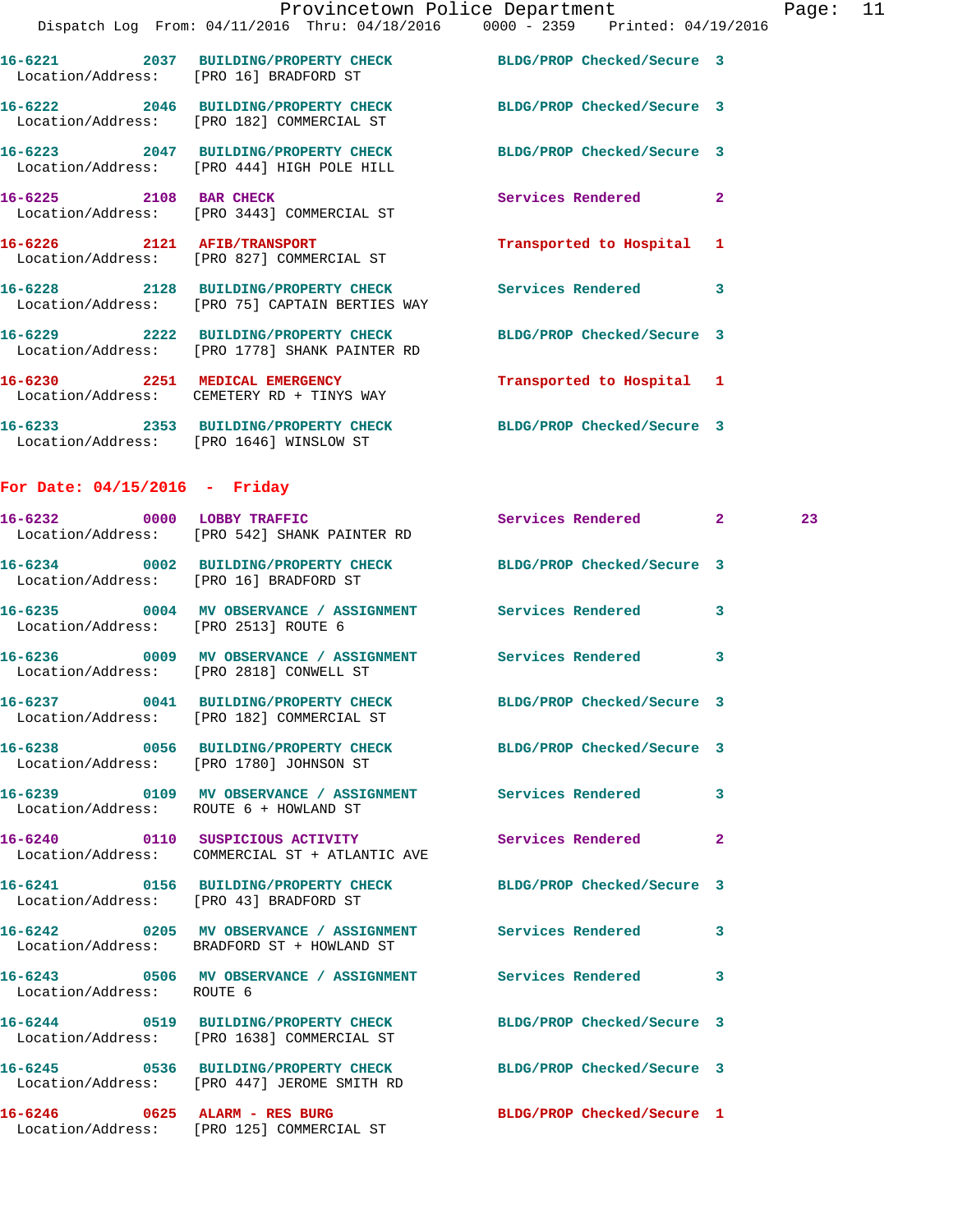| Location/Address: [PRO 3287] ROUTE 6                           | 16-6247 0746 BUILDING/PROPERTY CHECK BLDG/PROP Checked/Secure 3                                       |                            |                |
|----------------------------------------------------------------|-------------------------------------------------------------------------------------------------------|----------------------------|----------------|
| Location/Address: [PRO 16] BRADFORD ST                         | 16-6248 0800 BUILDING/PROPERTY CHECK BLDG/PROP Checked/Secure 3                                       |                            |                |
|                                                                | 16-6249 0809 PARK, WALK & TALK<br>Location/Address: [PRO 569] WINSLOW ST                              | Services Rendered          | $\mathbf{2}$   |
| 16-6250 0825 PET BIN                                           | Location/Address: [PRO 3296] SHANK PAINTER RD                                                         | No Action Required         | $\overline{2}$ |
|                                                                | 16-6251 0842 PARK, WALK & TALK<br>Location/Address: [PRO 440] HARRY KEMP WAY                          | Services Rendered 2        |                |
| Location/Address: [PRO 3440] ROUTE 6                           | 16-6252 0856 MV OBSERVANCE / ASSIGNMENT Citation/Warning Issued 3                                     |                            |                |
| 16-6253 0914 MV STOP<br>Location/Address: ROUTE 6              |                                                                                                       | Citation/Warning Issued 3  |                |
|                                                                | 16-6254 0933 ALARM - ELEVATOR TESTING Services Rendered<br>Location/Address: [PRO 442] HARRY KEMP WAY |                            | 1              |
| 16-6255 1000 ANIMAL CALL                                       | Location/Address: [PRO 3335] COMMERCIAL ST                                                            | <b>Services Rendered</b>   | $\overline{2}$ |
|                                                                | 16-6258 1016 911 GENERAL<br>Location/Address: [PRO 542] SHANK PAINTER RD                              | <b>Services Rendered</b>   | 1              |
|                                                                | 16-6256 1021 MEDICAL EMERGENCY<br>Location/Address: [PRO 125] COMMERCIAL ST                           | <b>Services Rendered</b>   | 1              |
|                                                                | 16-6257 1026 BUILDING/PROPERTY CHECK<br>Location/Address: [PRO 2483] COMMERCIAL ST                    | <b>Services Rendered</b>   | 3              |
|                                                                | 16-6259 1037 ALARM - FIRE/TESTING<br>Location/Address: [PRO 3671] COMMERCIAL ST                       | <b>Services Rendered</b>   | 1              |
| Location/Address: [PRO 1471] COOK ST                           | 16-6260 1041 LARCENY /FORGERY/ FRAUD Services Rendered                                                |                            | $\overline{2}$ |
| 16-6261 1132 MV COMPLAINT                                      | Location/Address: [PRO 1296] BRADFORD ST                                                              | SPOKEN TO                  | $\mathbf{2}$   |
| 16-6262 1138 ASSIST CITIZEN                                    | Location/Address: [PRO 1786] PILGRIM HEIGHTS RD                                                       | <b>Services Rendered</b>   | 3              |
| 16-6263 1145 PARK, WALK & TALK                                 | Location/Address: [PRO 1996] BAYBERRY AVE                                                             | No Action Required         | $\mathbf{2}$   |
|                                                                | 16-6264 1158 MEDICAL EMERGENCY<br>Location/Address: [PRO 442] HARRY KEMP WAY                          | Services Rendered          | 1              |
| 16-6265 1212 LOST PRESCRIPTION<br>Location/Address: HOWLAND ST |                                                                                                       | Services Rendered 3        |                |
| 16-6266 1215 ASSIST CITIZEN                                    | Location/Address: [PRO 542] SHANK PAINTER RD                                                          | Taken/Referred to Other 3  |                |
|                                                                | 16-6267 1311 BUILDING/PROPERTY CHECK<br>Location/Address: [PRO 447] JEROME SMITH RD                   | BLDG/PROP Checked/Secure 3 |                |
|                                                                | 16-6268 1315 ALARM - FIRE/TESTING<br>Location/Address: [PRO 208] COMMERCIAL ST                        | Services Rendered          | 1              |
| 16-6269 1322 MV HIT & RUN<br>Location/Address: WINTHROP ST     |                                                                                                       | Services Rendered          | $\mathbf{2}$   |
| 16-6270                                                        | <b>1349 MV COMPLAINT</b>                                                                              | Services Rendered          | $\mathbf{2}$   |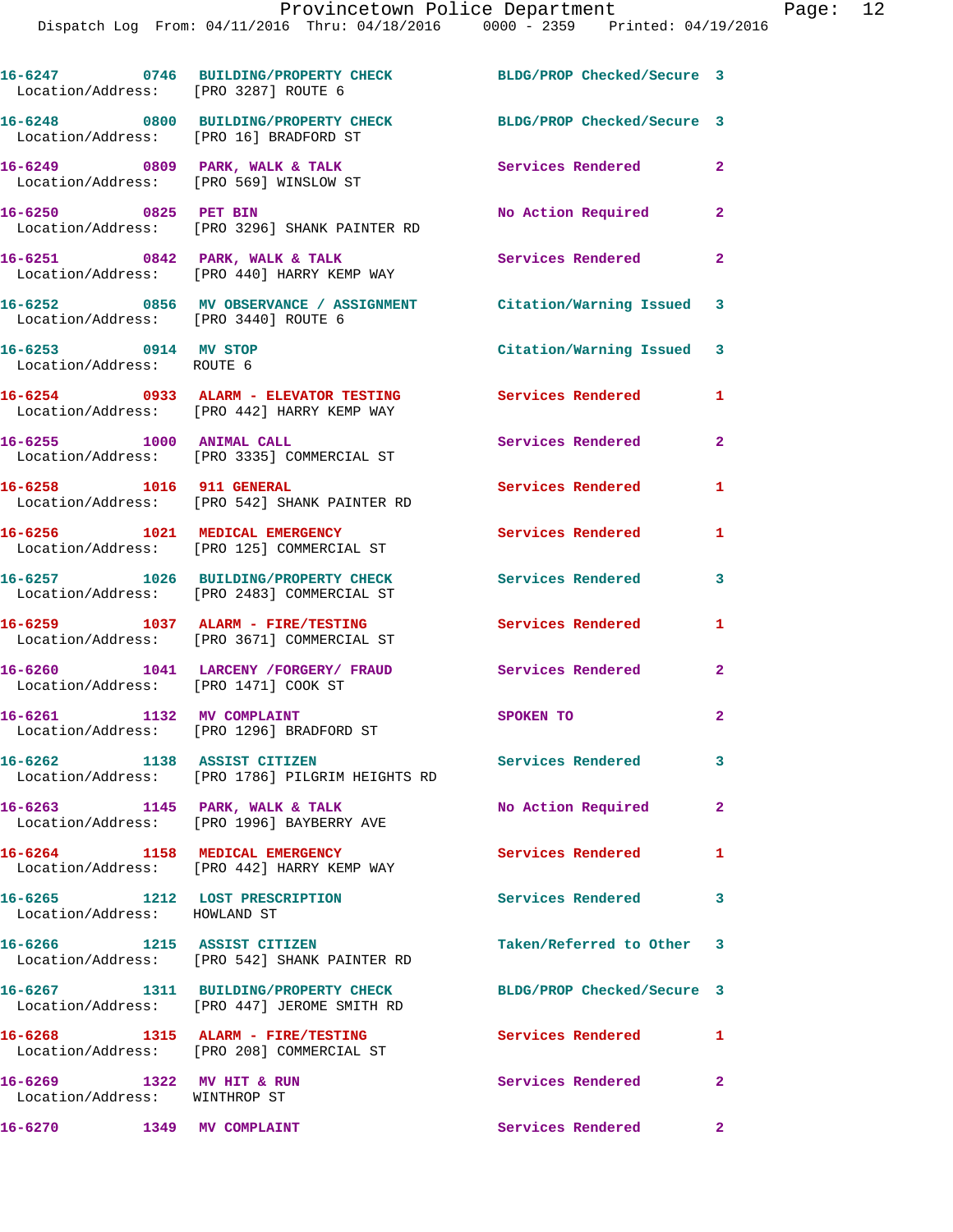|                                                                  | Dispatch Log From: 04/11/2016 Thru: 04/18/2016 0000 - 2359 Printed: 04/19/2016                                    | Provincetown Police Department |              | Page: 13 |  |
|------------------------------------------------------------------|-------------------------------------------------------------------------------------------------------------------|--------------------------------|--------------|----------|--|
|                                                                  | Location/Address: [PRO 537] SHANK PAINTER RD                                                                      |                                |              |          |  |
|                                                                  | 16-6271 1453 PARK, WALK & TALK 1997 Services Rendered 2<br>Location/Address: [PRO 569] WINSLOW ST                 |                                |              |          |  |
|                                                                  | 16-6272 1509 BUILDING/PROPERTY CHECK BLDG/PROP Checked/Secure 3<br>Location/Address: [PRO 3259] MACMILLAN WHARF   |                                |              |          |  |
|                                                                  | 16-6273 1521 BUILDING/PROPERTY CHECK Services Rendered 3<br>Location/Address: [PRO 2520] PRINCE ST                |                                |              |          |  |
|                                                                  | 16-6274 1522 BUILDING/PROPERTY CHECK Services Rendered 3<br>Location/Address: [PRO 75] CAPTAIN BERTIES WAY        |                                |              |          |  |
|                                                                  | 16-6275 1539 MV OBSERVANCE / ASSIGNMENT Services Rendered 3<br>Location/Address: RACE POINT RD + SEASHORE PARK DR |                                |              |          |  |
|                                                                  | 16-6276 1548 PARKED TRUCK COMPLAINT Services Rendered Location/Address: [PRO 1156] WINSLOW ST                     |                                | $\mathbf{2}$ |          |  |
|                                                                  | 16-6277 1600 VERBAL SPEED<br>Location/Address: NELSON AVE + RACE POINT RD                                         | <b>VERBAL WARNING</b>          | 3            |          |  |
|                                                                  | 16-6278 1613 MV OBSERVANCE / ASSIGNMENT Services Rendered 3<br>Location/Address: [PRO 106] COMMERCIAL ST          |                                |              |          |  |
|                                                                  | 16-6281 1630 COMPLAINT<br>Location/Address: [PRO 414] CONWELL ST                                                  | Services Rendered 3            |              |          |  |
|                                                                  | 16-6279 1641 VERBAL STOP SIGN 16-6279 VERBAL WARNING 3<br>Location/Address: [PRO 1267] WINSLOW ST                 |                                |              |          |  |
|                                                                  | 16-6282 1716 PARK, WALK & TALK Services Rendered<br>Location/Address: [PRO 516] RACE POINT RD                     |                                | $\mathbf{2}$ |          |  |
| 16-6283 1756 LOST RED WALLET                                     | Location/Address: [PRO 542] SHANK PAINTER RD                                                                      | Services Rendered 3            |              |          |  |
| Location/Address: [PRO 521] ROUTE 6                              | 16-6284 1758 BUILDING/PROPERTY CHECK BLDG/PROP Checked/Secure 3                                                   |                                |              |          |  |
|                                                                  | 16-6285 1803 BUILDING/PROPERTY CHECK Services Rendered 3<br>Location/Address: [PRO 564] BAYBERRY AVE              |                                |              |          |  |
|                                                                  | 16-6286 1816 BUILDING/PROPERTY CHECK BLDG/PROP Checked/Secure 3<br>Location/Address: [PRO 707] BAYBERRY AVE       |                                |              |          |  |
|                                                                  | 16-6287 1829 MV OBSERVANCE / ASSIGNMENT<br>Location/Address: BRADFORD ST + STANDISH ST                            | Services Rendered 3            |              |          |  |
|                                                                  | 16-6288 1830 BUILDING/PROPERTY CHECK<br>Location/Address: [PRO 175] COMMERCIAL ST                                 | BLDG/PROP Checked/Secure 3     |              |          |  |
| Location/Address: [PRO 58] BRADFORD ST                           | 16-6289 1837 BUILDING/PROPERTY CHECK                                                                              | BLDG/PROP Checked/Secure 3     |              |          |  |
| 16-6290 1844 WATER TURN-ON<br>Location/Address: COMMERCIAL ST    |                                                                                                                   | Taken/Referred to Other 3      |              | 1        |  |
| 16-6291 1854 MV DISABLED                                         | Location/Address: [PRO 2499] RACE POINT RD                                                                        | Services Rendered              | $\mathbf{2}$ |          |  |
|                                                                  | 16-6293 1917 MV OBSERVANCE / ASSIGNMENT<br>Location/Address: [PRO 72] PROVINCELANDS RD                            | <b>Services Rendered</b>       | 3            |          |  |
|                                                                  | 16-6292 1920 BUILDING/PROPERTY CHECK<br>Location/Address: [PRO 519] RACE POINT RD                                 | BLD/PROP CHECKED UNSECUR 3     |              |          |  |
| 16-6294 1932 MV DISABLED<br>Location/Address: [PRO 2518] ROUTE 6 |                                                                                                                   | Services Rendered              | $\mathbf{2}$ |          |  |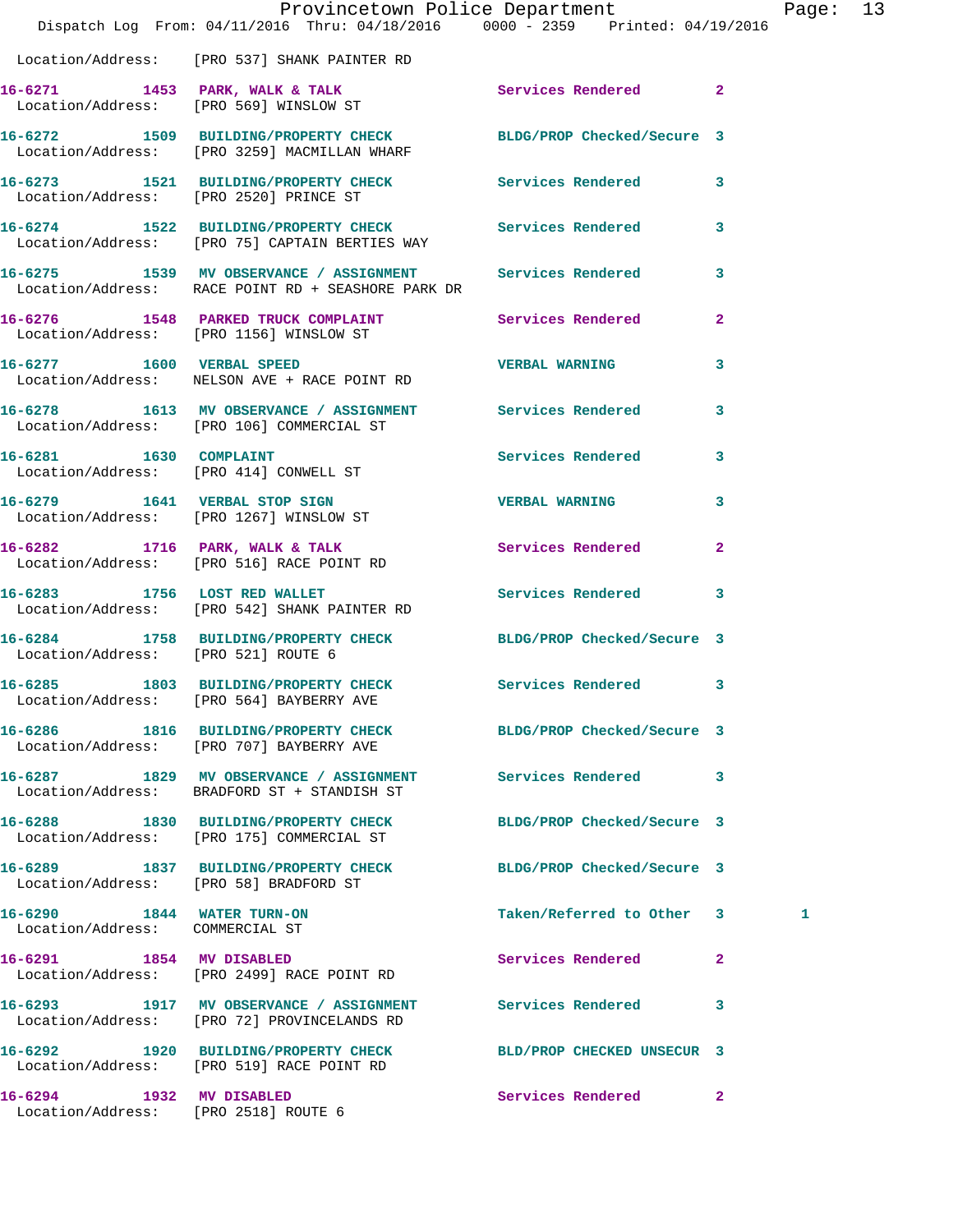|                                        |                                                                                                                | Provincetown Police Department Page: 14 |                         |    |  |
|----------------------------------------|----------------------------------------------------------------------------------------------------------------|-----------------------------------------|-------------------------|----|--|
|                                        | Dispatch Log From: 04/11/2016 Thru: 04/18/2016 0000 - 2359 Printed: 04/19/2016                                 |                                         |                         |    |  |
|                                        | 16-6295 2028 BUILDING/PROPERTY CHECK BLDG/PROP Checked/Secure 3<br>Location/Address: [PRO 1645] HARRY KEMP WAY |                                         |                         |    |  |
|                                        | 16-6296 2121 BUILDING/PROPERTY CHECK BLDG/PROP Checked/Secure 3<br>Location/Address: [PRO 182] COMMERCIAL ST   |                                         |                         |    |  |
|                                        | 16-6297 2129 BUILDING/PROPERTY CHECK Services Rendered<br>Location/Address: [PRO 433] RYDER ST EXT             |                                         | $\overline{\mathbf{3}}$ |    |  |
|                                        | 16-6298 2139 MV OBSERVANCE / ASSIGNMENT Services Rendered<br>Location/Address: [PRO 2859] BRADFORD ST          |                                         | 3                       |    |  |
|                                        | 16-6299 2203 LOST IPHONE<br>Location/Address: [PRO 542] SHANK PAINTER RD                                       | Services Rendered                       | 3                       |    |  |
| Location/Address: [PRO 446] HOWLAND ST | 16-6300 2207 BUILDING/PROPERTY CHECK BLDG/PROP Checked/Secure 3                                                |                                         |                         |    |  |
|                                        | 16-6301 2224 BURGLAR ALARM<br>Location/Address: [PRO 3201] MONTELLO ST                                         | False Alarm                             | -1                      |    |  |
|                                        | 16-6303 2350 BUILDING/PROPERTY CHECK Services Rendered<br>Location/Address: [PRO 2483] COMMERCIAL ST           |                                         | 3                       |    |  |
| For Date: $04/16/2016$ - Saturday      |                                                                                                                |                                         |                         |    |  |
|                                        | 16-6302 0000 LOBBY TRAFFIC<br>Location/Address: [PRO 542] SHANK PAINTER RD                                     | Services Rendered 2                     |                         | 27 |  |

 Location/Address: [PRO 542] SHANK PAINTER RD **16-6305 0000 BUILDING/PROPERTY CHECK BLDG/PROP Checked/Secure 3**  Location/Address: [PRO 519] RACE POINT RD **16-6306 0009 BUILDING/PROPERTY CHECK BLDG/PROP Checked/Secure 3**  Location/Address: COMMERCIAL ST **16-6307 0027 BUILDING/PROPERTY CHECK Services Rendered 3**  Location/Address: [PRO 2483] COMMERCIAL ST **16-6308 0045 MV OBSERVANCE / ASSIGNMENT Services Rendered 3**  Location/Address: [PRO 3440] ROUTE 6 16-6309 0046 NOISE COMPLAINT **Services Rendered** 3 Location/Address: GOSNOLD ST **16-6310 0054 MEDICAL EMERGENCY Transported to Hospital 1**  Location/Address: COMMERCIAL ST + SOPER ST **16-6311 0120 SUSPICIOUS MV Vehicle Towed 2**  Location/Address: [PRO 2483] COMMERCIAL ST **16-6312 0139 BUILDING/PROPERTY CHECK Services Rendered 3**  Location/Address: [PRO 2490] PROVINCELANDS RD **16-6313 0310 BUILDING/PROPERTY CHECK BLDG/PROP Checked/Secure 3**  Location/Address: [PRO 1638] COMMERCIAL ST **16-6315 0412 MEDICAL EMERGENCY PATIENT REFUSAL 1**  Location/Address: [PRO 2144] CONWELL ST **16-6316 0518 BUILDING/PROPERTY CHECK Services Rendered 3**  Location/Address: [PRO 2977] COMMERCIAL ST **16-6317 0551 BUILDING/PROPERTY CHECK BLDG/PROP Checked/Secure 3**  Location/Address: [PRO 447] JEROME SMITH RD **16-6319 0745 MV OBSERVANCE / ASSIGNMENT Services Rendered 3**  Location/Address: HIGH POLE HL + BRADFORD ST **16-6320 0754 ANIMAL CALL/PET PANTRY Services Rendered 2** 

Location/Address: [PRO 3296] SHANK PAINTER RD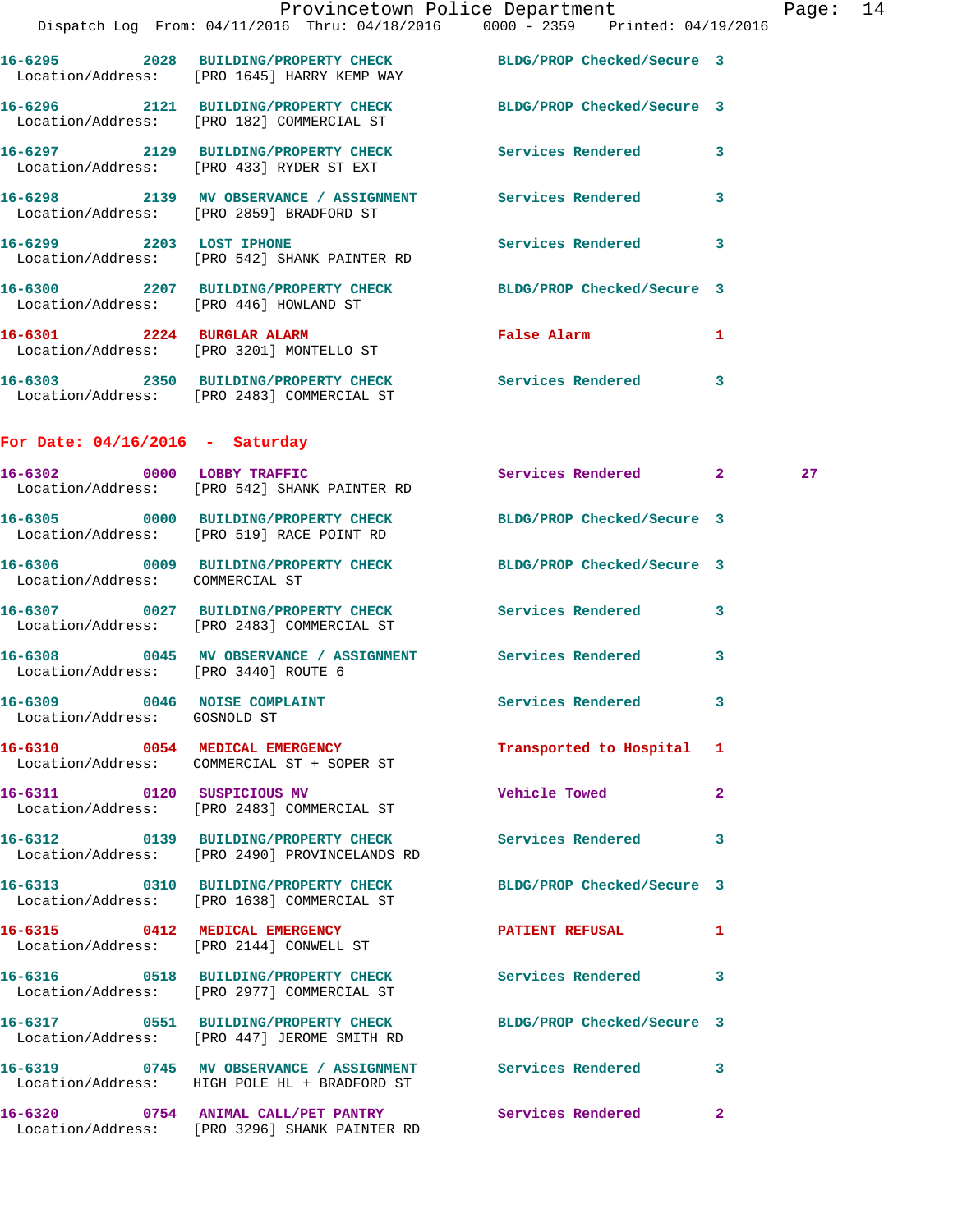|                                      | 16-6321 0806 BUILDING/PROPERTY CHECK<br>Location/Address: [PRO 2977] COMMERCIAL ST                                 | Services Rendered 3                  |                            |
|--------------------------------------|--------------------------------------------------------------------------------------------------------------------|--------------------------------------|----------------------------|
|                                      | 16-6322 0858 BUILDING/PROPERTY CHECK<br>Location/Address: [PRO 447] JEROME SMITH RD                                | BLDG/PROP Checked/Secure 3           |                            |
| Location/Address: [PRO 3287] ROUTE 6 | 16-6323 0900 BUILDING/PROPERTY CHECK                                                                               | BLDG/PROP Checked/Secure 3           |                            |
| 16-6324 0903 MV STOP                 | Location/Address: [PRO 1586] NICKERSON ST                                                                          | Citation/Warning Issued 3            |                            |
|                                      | 16-6325 0904 BUILDING/PROPERTY CHECK<br>Location/Address: [PRO 1646] WINSLOW ST                                    | BLDG/PROP Checked/Secure 3           |                            |
|                                      | 16-6326 0904 PARADE/H.O.W. WALK<br>Location/Address: [PRO 105] COMMERCIAL ST                                       | <b>Services Rendered</b><br>$\sim$ 2 |                            |
| 16-6327 0910 FOLLOW UP               | Location/Address: [PRO 1245] SEASHORE PARK DR                                                                      | Services Rendered                    | $\mathbf{2}$               |
| 16-6328 0922 HAZARDS                 | Location/Address: WINTHROP ST + BRADFORD ST                                                                        | Removed Hazard                       | $\overline{\mathbf{2}}$    |
|                                      | 16-6329 0925 BUILDING/PROPERTY CHECK<br>Location/Address: [PRO 2206] COMMERCIAL ST                                 | BLDG/PROP Checked/Secure 3           |                            |
| 16-6330 0936 MV STOP                 | Location/Address: [PRO 2519] ROUTE 6                                                                               | Citation/Warning Issued 3            |                            |
|                                      | 16-6331 0946 ASSIST AGENCY / ANIMAL<br>Location/Address: [TRU] HUGHES RD + FRANCIS RD                              | <b>Services Rendered</b>             | 3                          |
|                                      | 16-6335 1000 SERVICE CALL/REASSURANCE LIST Services Rendered<br>Location/Address: [PRO 1996] BAYBERRY AVE          |                                      | $\overline{\phantom{a}}$ 3 |
| Location/Address: [PRO 571] ALDEN ST | 16-6332 1043 BUILDING/PROPERTY CHECK                                                                               | BLDG/PROP Checked/Secure 3           |                            |
|                                      | 16-6333 1113 PARK, WALK & TALK<br>Location: [PRO 3431] LOPES SQUARE                                                | Services Rendered                    | $\mathbf{2}$               |
|                                      | 16-6336 1207 ASSIST AGENCY / MUTUAL AID<br>Location/Address: [PRO 1705] COMMERCIAL ST                              | Services Rendered 3                  |                            |
|                                      | 16-6337 1255 SERVICE CALL/MATTRESS<br>Location/Address: STANDISH ST + BRADFORD ST                                  | <b>Services Rendered</b>             |                            |
| Location/Address: COMMERCIAL ST      | 16-6338 1317 BUILDING/PROPERTY CHECK BLDG/PROP Checked/Secure 3                                                    |                                      |                            |
|                                      | 16-6339 1319 LOST SAMSUNG CELL PHONE Services Rendered 3<br>Location/Address: [PRO 542] SHANK PAINTER RD           |                                      |                            |
|                                      | 16-6340 1344 BUILDING/PROPERTY CHECK<br>Location/Address: [PRO 2483] COMMERCIAL ST                                 | Services Rendered                    | 3                          |
|                                      | 16-6341 1351 MV OBSERVANCE / ASSIGNMENT Citation/Warning Issued 3<br>Location/Address: [PRO 2206] COMMERCIAL ST    |                                      |                            |
| 16-6342 1404 MV STOP                 | Location/Address: PROVINCELANDS RD + BRADFORD ST EXT                                                               | <b>VERBAL WARNING</b>                | $\mathbf{3}$               |
| 16-6343 1424 LOST PURPLE KINDLE      | Location/Address: [PRO 542] SHANK PAINTER RD                                                                       | Services Rendered                    | $\overline{\phantom{a}}$ 3 |
|                                      | 16-6344 1510 BUILDING/PROPERTY CHECK<br>Location/Address: [PRO 433] RYDER ST EXT                                   | BLDG/PROP Checked/Secure 3           |                            |
|                                      | 16-6345                 1527    MV  OBSERVANCE  /  ASSIGNMENT                 Services  Rendered                 3 |                                      |                            |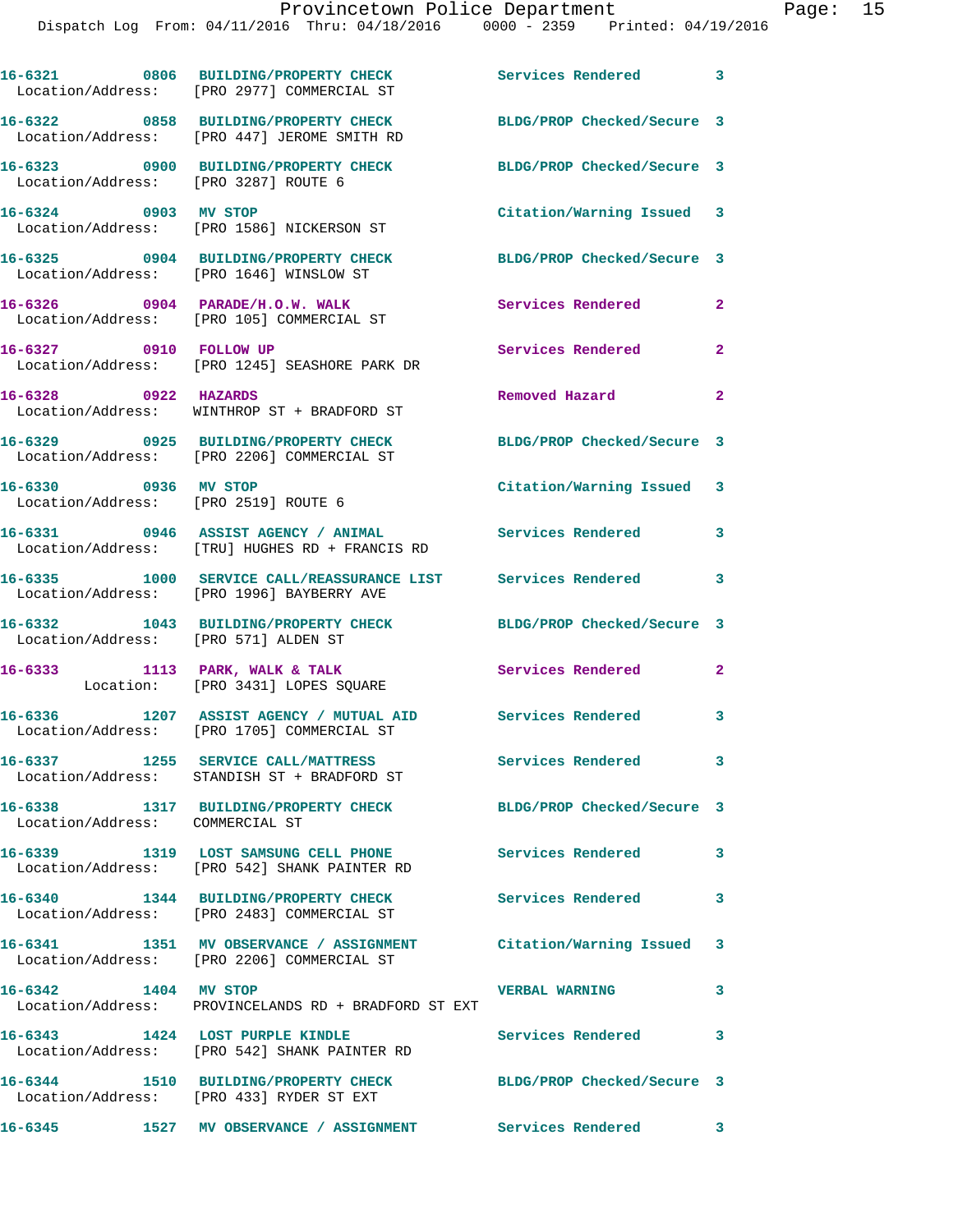|                                         | Provincetown Police Department<br>Dispatch Log From: 04/11/2016 Thru: 04/18/2016 0000 - 2359 Printed: 04/19/2016  |                            |              | Page |
|-----------------------------------------|-------------------------------------------------------------------------------------------------------------------|----------------------------|--------------|------|
|                                         |                                                                                                                   |                            |              |      |
| Location/Address: [PRO 3440] ROUTE 6    |                                                                                                                   |                            |              |      |
|                                         | 16-6347 1604 BUILDING/PROPERTY CHECK BLDG/PROP Checked/Secure 3<br>Location/Address: [PRO 75] CAPTAIN BERTIES WAY |                            |              |      |
|                                         | 16-6348 1620 WIRES DOWN<br>Location/Address: [PRO 1953] COMMERCIAL ST                                             | Services Rendered          | $\mathbf{2}$ |      |
| 16-6349 1635 DISTURBANCE                | Location/Address: [PRO 1509] BRADFORD ST                                                                          | <b>Services Rendered</b>   | 1            |      |
|                                         | 16-6350 1811 BUILDING/PROPERTY CHECK<br>Location/Address: [PRO 2977] COMMERCIAL ST                                | BLDG/PROP Checked/Secure 3 |              |      |
|                                         | 16-6351 1827 BUILDING/PROPERTY CHECK<br>Location/Address: [PRO 1638] COMMERCIAL ST                                | BLDG/PROP Checked/Secure 3 |              |      |
| Location/Address: [PRO 16] BRADFORD ST  | 16-6352 1909 BUILDING/PROPERTY CHECK                                                                              | BLDG/PROP Checked/Secure 3 |              |      |
|                                         | 16-6353 1923 MEDICAL EMERGENCY/REFUSAL PATIENT REFUSAL<br>Location/Address: [PRO 105] COMMERCIAL ST               |                            | 1            |      |
|                                         | 16-6354 1940 BUILDING/PROPERTY CHECK<br>Location/Address: [PRO 3259] MACMILLAN WHARF                              | BLDG/PROP Checked/Secure 3 |              |      |
|                                         | 16-6355 1952 BUILDING/PROPERTY CHECK<br>Location/Address: [PRO 2483] COMMERCIAL ST                                | BLDG/PROP Checked/Secure 3 |              |      |
|                                         | 16-6356 2040 BUILDING/PROPERTY CHECK<br>Location/Address: [PRO 182] COMMERCIAL ST                                 | BLDG/PROP Checked/Secure 3 |              |      |
|                                         | 16-6357 2041 BUILDING/PROPERTY CHECK<br>Location/Address: [PRO 564] BAYBERRY AVE                                  | BLDG/PROP Checked/Secure 3 |              |      |
|                                         | 16-6358 2115 BUILDING/PROPERTY CHECK<br>Location/Address: [PRO 2540] RACE POINT RD                                | BLDG/PROP Checked/Secure 3 |              |      |
| 16-6359 2116 MV DISABLED                | Location/Address: [PRO 37] BRADFORD ST                                                                            | <b>Services Rendered</b>   | $\mathbf{2}$ |      |
| Location/Address: [PRO 965] KIMBERLY LN | 16-6360 2129 SPIDER BITE/EVALUATION PATIENT REFUSAL                                                               |                            | 1            |      |
| 16-6361 2132 MV MISSING                 | Location/Address: [PRO 444] HIGH POLE HILL                                                                        | Services Rendered          | 2            |      |
| 16-6362 2342 SERVICE CALL               | Location/Address: [PRO 3362] SEASHORE PARK DR                                                                     | <b>Services Rendered</b>   | 3            |      |
|                                         | 16-6363 2350 BUILDING/PROPERTY CHECK<br>Location/Address: [PRO 2539] RYDER ST EXT                                 | BLDG/PROP Checked/Secure 3 |              |      |
| For Date: $04/17/2016$ - Sunday         |                                                                                                                   |                            |              |      |
| 16-6364 0002 LOBBY TRAFFIC              | Location/Address: [PRO 542] SHANK PAINTER RD                                                                      | Services Rendered 2        |              | 15   |

| 16–6369<br>0127 | STOMACH PAINS/TRANSPORT                                               | Transported to Hospital 1 |   |
|-----------------|-----------------------------------------------------------------------|---------------------------|---|
| 16-6368<br>0111 | PARK, WALK & TALK<br>Location/Address: [PRO 105] COMMERCIAL ST        | Services Rendered         | 2 |
| 16–6366<br>0028 | <b>DISTURBANCE</b><br>Location/Address: [PRO 105] COMMERCIAL ST       | Services Rendered         |   |
| 16-6365<br>0021 | BUILDING/PROPERTY CHECK<br>Location/Address: [PRO 2483] COMMERCIAL ST | Services Rendered         | 3 |
|                 | UUCQUIUM AQQICSS * *** FINO UTAT DIIANN FAINIEN ND                    |                           |   |

Location/Address: [PRO 1764] BAYBERRY AVE

Page: 16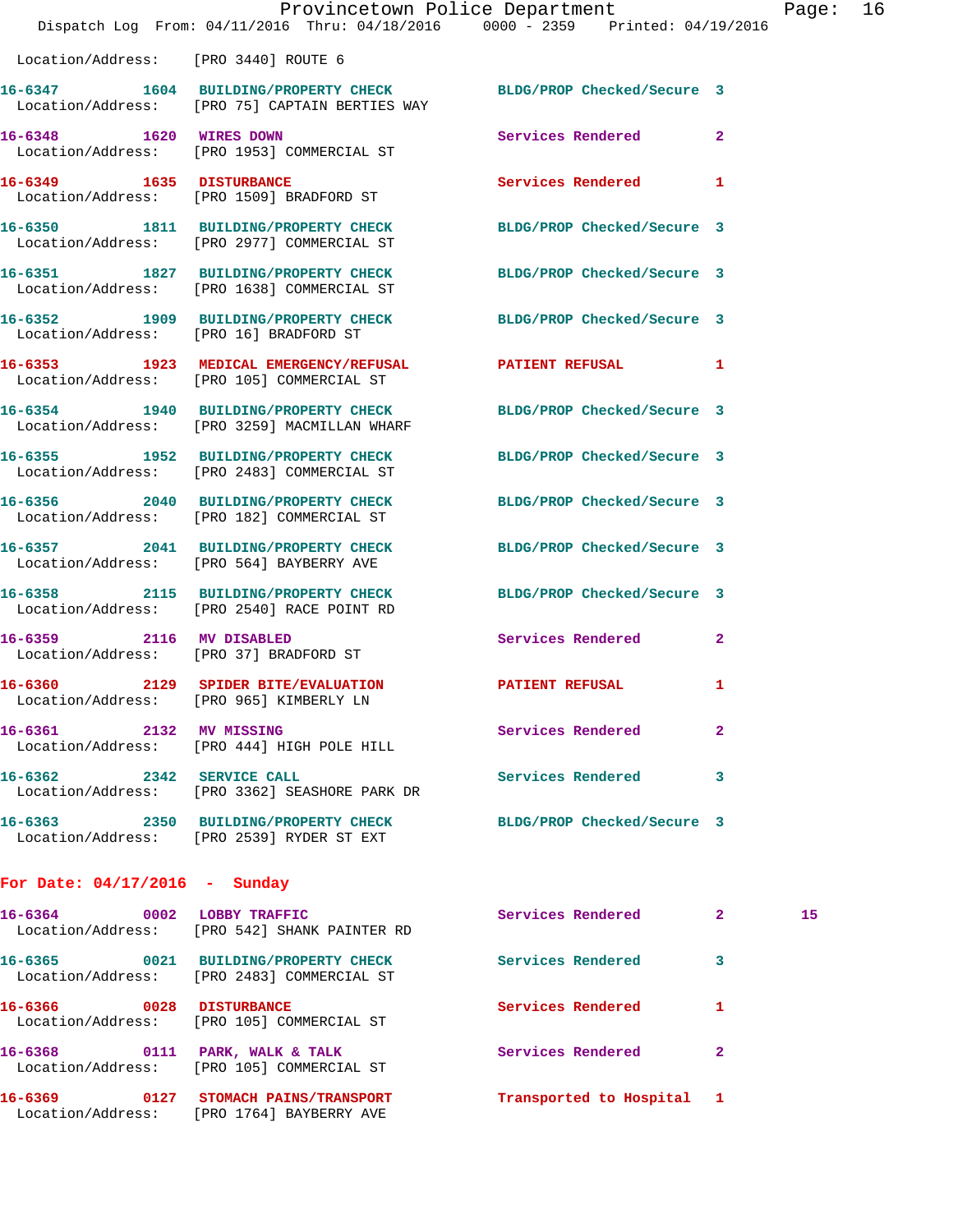|                                      | Provincetown Police Department Fage: 17<br>Dispatch Log From: 04/11/2016 Thru: 04/18/2016  0000 - 2359  Printed: 04/19/2016 |                           |                |  |
|--------------------------------------|-----------------------------------------------------------------------------------------------------------------------------|---------------------------|----------------|--|
|                                      | 16-6371  0152  VERBAL EXPIRED REGISTRATION  VERBAL WARNING<br>Location/Address: [PRO 2601] MILLER HILL RD                   |                           | 3              |  |
| Location/Address: RACE POINT RD      | 16-6372 0312 ABD/BACK PAIN, NAUSEA Transported to Hospital 1                                                                |                           |                |  |
|                                      | 16-6373      0428   BUILDING/PROPERTY CHECK        Services Rendered<br>Location/Address:   [PRO 2490] PROVINCELANDS RD     |                           | $\mathbf{3}$   |  |
|                                      | 16-6374 0429 BUILDING/PROPERTY CHECK Services Rendered<br>Location/Address: [PRO 564] BAYBERRY AVE                          |                           | $\mathbf{3}$   |  |
|                                      | 16-6375   0447   FOLLOW UP/MISSING MV   Services Rendered<br>Location/Address: [PRO 2702] COMMERCIAL ST                     |                           | $\mathbf{2}$   |  |
|                                      | 16-6376 0457 BUILDING/PROPERTY CHECK BLDG/PROP Checked/Secure 3<br>Location/Address: [PRO 2540] RACE POINT RD               |                           |                |  |
| Location: ROUTE 6 I/B                | 16-6377 0502 MV OBSERVANCE / ASSIGNMENT Services Rendered 3                                                                 |                           |                |  |
|                                      | 16-6378 0553 SUSPICIOUS ACTIVITY<br>Location/Address: [PRO 37] BRADFORD ST                                                  | Services Rendered         | $\overline{2}$ |  |
|                                      | 16-6379 0756 BUILDING/PROPERTY CHECK BLDG/PROP Checked/Secure 3<br>Location/Address: [PRO 447] JEROME SMITH RD              |                           |                |  |
| Location/Address: [PRO 2521] ROUTE 6 | 16-6380 0803 MV OBSERVANCE / ASSIGNMENT Services Rendered 3                                                                 |                           |                |  |
|                                      | 16-6381 0901 BUILDING/PROPERTY CHECK BLDG/PROP Checked/Secure 3<br>Location/Address: [PRO 519] RACE POINT RD                |                           |                |  |
|                                      | 16-6382 0917 BUILDING/PROPERTY CHECK BLDG/PROP Checked/Secure 3<br>Location/Address: [PRO 1646] WINSLOW ST                  |                           |                |  |
|                                      | 16-6383 0917 PARK, WALK & TALK 3 Services Rendered<br>Location/Address: [PRO 3259] MACMILLAN WHARF                          |                           | $\mathbf{2}$   |  |
|                                      | 16-6384 0948 PARK, WALK & TALK<br>Location/Address: [PRO 516] RACE POINT RD                                                 | Services Rendered         | $\mathbf{2}$   |  |
|                                      | 16-6385 1005 BUILDING/PROPERTY CHECK<br>Location/Address: [PRO 564] BAYBERRY AVE                                            | Services Rendered         |                |  |
| Location/Address: [PRO 521] ROUTE 6  | 16-6386 1033 MV OBSERVANCE / ASSIGNMENT Services Rendered                                                                   |                           | 3              |  |
|                                      | 16-6387 1121 BUILDING/PROPERTY CHECK BLDG/PROP Checked/Secure 3<br>Location/Address: [PRO 2194] COMMERCIAL ST               |                           |                |  |
|                                      | 16-6388 1144 EVAL/BUG BITE<br>Location/Address: [PRO 1892] SHANK PAINTER RD                                                 | Services Rendered         | 1              |  |
| 16-6389 1201 DOG BITE                | Location/Address: [PRO 542] SHANK PAINTER RD                                                                                | FOLLOW UP                 | $\mathbf{2}$   |  |
|                                      | 16-6390 1214 BUILDING/PROPERTY CHECK Services Rendered<br>Location/Address: [PRO 2898] JEROME SMITH RD                      |                           | 3              |  |
| 16-6391 1334 MV DISABLED             | Location/Address: [PRO 2499] RACE POINT RD                                                                                  | Taken/Referred to Other 2 |                |  |
|                                      | 16-6392 1339 FOLLOW UP/MV COMPLAINT<br>Location/Address: [PRO 542] SHANK PAINTER RD                                         | SPOKEN TO                 | 2              |  |
|                                      | 16-6393 1351 BUILDING/PROPERTY CHECK BLDG/PROP Checked/Secure 3<br>Location/Address: [PRO 3033] COMMERCIAL ST               |                           |                |  |
| 16-6394 1352 WELL BEING              |                                                                                                                             | SPOKEN TO                 | 3              |  |

Location/Address: [PRO 1516] BRADFORD ST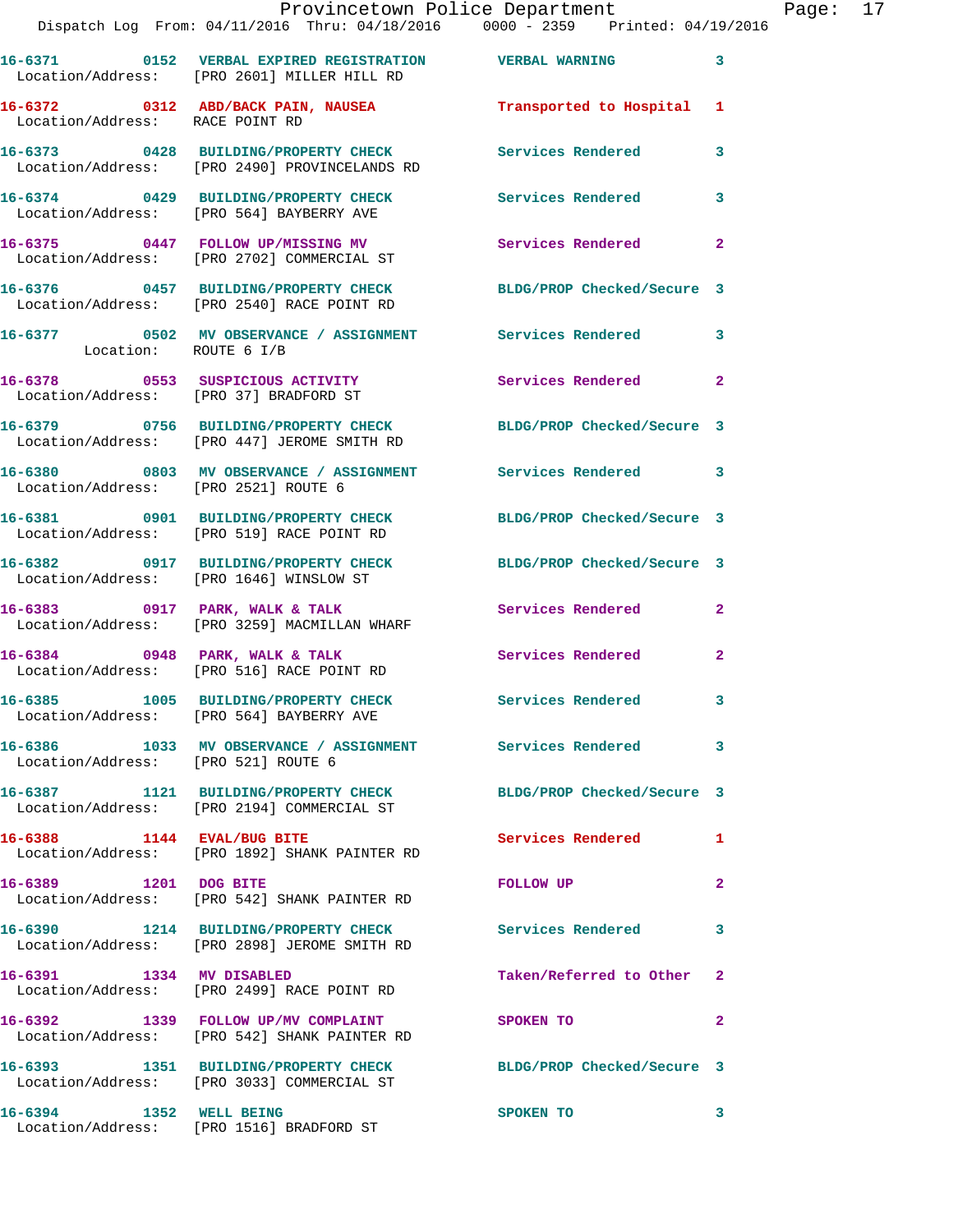|                                                               | 16-6395 1523 BUILDING/PROPERTY CHECK<br>Location/Address: [PRO 2977] COMMERCIAL ST        | Services Rendered          | 3                          |
|---------------------------------------------------------------|-------------------------------------------------------------------------------------------|----------------------------|----------------------------|
| 16-6396 1557 SUSPICIOUS BONE                                  | Location/Address: [PRO 3964] CONWELL ST                                                   | Services Rendered          | $\mathbf{2}$               |
|                                                               | 16-6397 1600 LOST BURGUNDY BAG<br>Location/Address: BRADFORD ST + STANDISH ST             | Services Rendered          | 3                          |
|                                                               | 16-6398 1620 PARK, WALK & TALK<br>Location/Address: [PRO 3053] WEST VINE ST               | Services Rendered          | $\mathbf{2}$               |
| Location/Address: [PRO 2518] ROUTE 6                          | 16-6399 1717 MV OBSERVANCE / ASSIGNMENT                                                   | <b>Services Rendered</b>   | $\overline{\phantom{a}}$ 3 |
|                                                               | 16-6400 1801 BUILDING/PROPERTY CHECK<br>Location/Address: [PRO 1638] COMMERCIAL ST        | BLDG/PROP Checked/Secure 3 |                            |
|                                                               | 16-6401 1801 BUILDING/PROPERTY CHECK<br>Location/Address: [PRO 16] BRADFORD ST            | BLDG/PROP Checked/Secure 3 |                            |
|                                                               | 16-6402 1858 BUILDING/PROPERTY CHECK<br>Location/Address: [PRO 519] RACE POINT RD         | BLDG/PROP Checked/Secure 3 |                            |
| Location/Address: AUNT SUKEYS WAY                             | 16-6403 1858 PARKING COMPLAINT / GENERAL GONE ON ARRIVAL                                  |                            | $\sim$ 3                   |
|                                                               | 16-6404 1933 BUILDING/PROPERTY CHECK<br>Location/Address: [PRO 525] COMMERCIAL ST         | BLDG/PROP Checked/Secure 3 |                            |
|                                                               | 16-6407 1948 BUILDING/PROPERTY CHECK<br>Location/Address: [PRO 204] COMMERCIAL ST         | Services Rendered          | 3                          |
| 16-6406 1957 BAR CHECK                                        | Location/Address: [PRO 356] COMMERCIAL ST                                                 | LICENSING/NO ACTION        | $\mathbf{2}$               |
| 16-6408 2001 BAR CHECK                                        | Location/Address: [PRO 3117] COMMERCIAL ST                                                | Services Rendered          | $\mathbf{2}$               |
|                                                               | 16-6409 2057 BUILDING/PROPERTY CHECK<br>Location/Address: [PRO 58] BRADFORD ST            | BLDG/PROP Checked/Secure 3 |                            |
|                                                               | 16-6410 2108 MV OBSERVANCE / ASSIGNMENT<br>Location/Address: BRADFORD ST + HIGH POLE HILL | Services Rendered          | 3                          |
|                                                               | 16-6411 2112 BUILDING/PROPERTY CHECK<br>Location/Address: [PRO 182] COMMERCIAL ST         | BLDG/PROP Checked/Secure 3 |                            |
| 16-6412 2121 ASSIST CITIZEN                                   | Location/Address: [PRO 269] COMMERCIAL ST                                                 | Services Rendered          | 3                          |
|                                                               | 16-6413 2149 BUILDING/PROPERTY CHECK<br>Location/Address: [PRO 433] RYDER ST EXT          | <b>Services Rendered</b>   | 3                          |
|                                                               | 16-6414 2217 BUILDING/PROPERTY CHECK<br>Location/Address: [PRO 516] RACE POINT RD         | BLDG/PROP Checked/Secure 3 |                            |
| 16-6415 2240 ALARM - GENERAL<br>Location/Address: MONTELLO ST |                                                                                           | Services Rendered          | 1                          |
|                                                               | 16-6416 2320 BUILDING/PROPERTY CHECK<br>Location/Address: [PRO 444] HIGH POLE HILL        | Services Rendered          | 3                          |
|                                                               | 16-6417 2327 BUILDING/PROPERTY CHECK<br>Location/Address: [PRO 2483] COMMERCIAL ST        | Services Rendered          | 3                          |
|                                                               | 16-6418 2338 BUILDING/PROPERTY CHECK<br>Location/Address: [PRO 2543] MACMILLAN WHARF      | BLDG/PROP Checked/Secure 3 |                            |

**16-6420 2357 MV OBSERVANCE / ASSIGNMENT Services Rendered 3**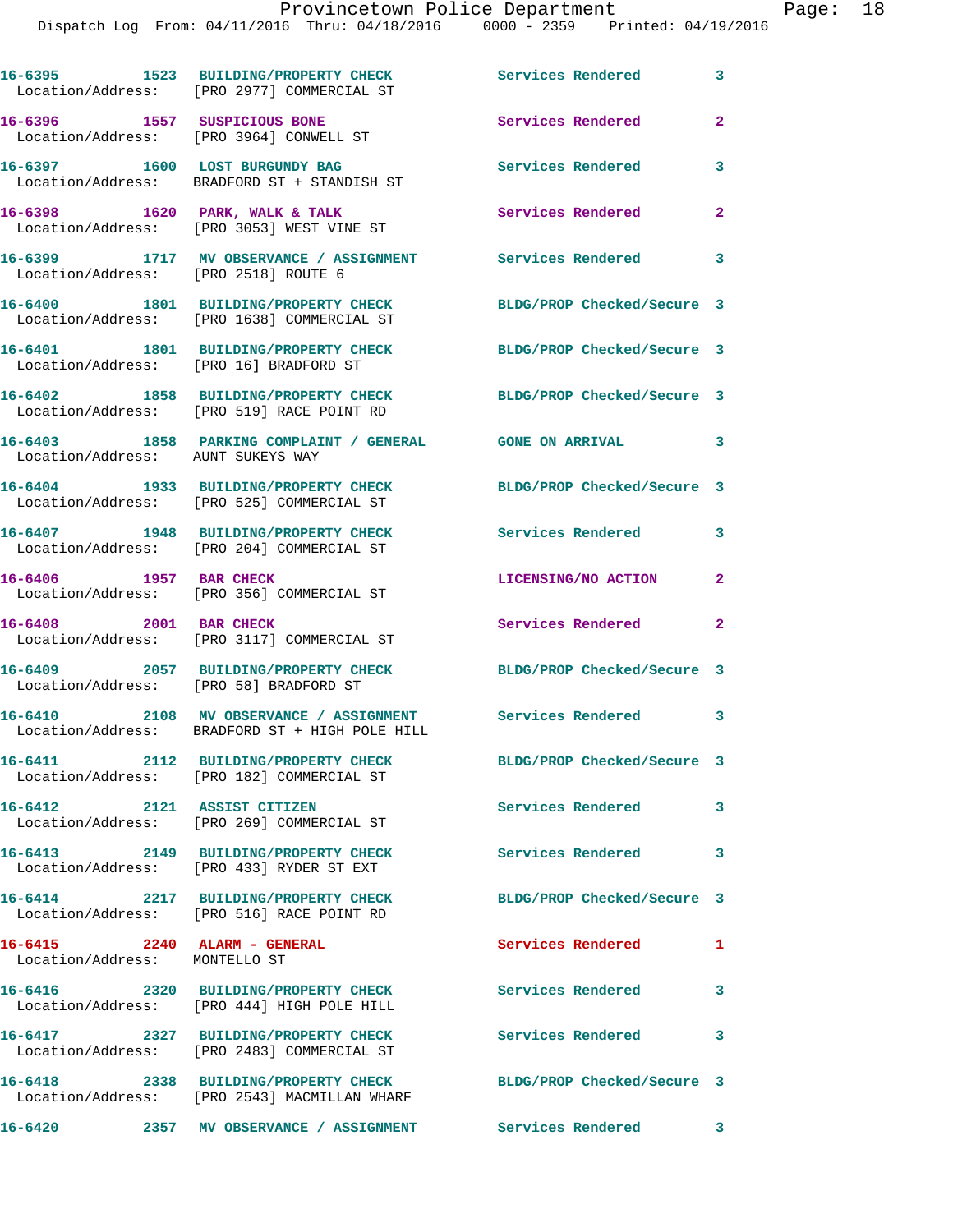Location/Address: [PRO 37] BRADFORD ST

## **For Date: 04/18/2016 - Monday**

|                                                                     | 16-6419 0000 LOBBY TRAFFIC<br>Location/Address: [PRO 542] SHANK PAINTER RD                                       | Services Rendered 2        |                | 22           |
|---------------------------------------------------------------------|------------------------------------------------------------------------------------------------------------------|----------------------------|----------------|--------------|
|                                                                     | 16-6421 0017 ASSIST CITIZEN/WELLBEING CHECK Services Rendered 3<br>Location/Address: [PRO 3296] SHANK PAINTER RD |                            |                |              |
|                                                                     | 16-6422 0156 MV OBSERVANCE / ASSIGNMENT Services Rendered 3<br>Location/Address: [PRO 2489] BRADFORD ST          |                            |                |              |
|                                                                     | 16-6423 0210 BUILDING/PROPERTY CHECK BLDG/PROP Checked/Secure 3<br>Location/Address: [PRO 530] SHANK PAINTER RD  |                            |                |              |
|                                                                     | 16-6424 0227 ASSIST AGENCY / MUTUAL AID Services Rendered 3<br>Location: [TRU] TRURO MOTOR INN                   |                            |                |              |
|                                                                     | 16-6425 0654 ALARM - GENERAL<br>Location/Address: [PRO 2542] COMMERCIAL ST                                       | BLDG/PROP Checked/Secure 1 |                | $\mathbf{2}$ |
|                                                                     | 16-6426 0705 BUILDING/PROPERTY CHECK Services Rendered 3<br>Location/Address: [PRO 2977] COMMERCIAL ST           |                            |                |              |
|                                                                     | 16-6427 0711 BUILDING/PROPERTY CHECK Services Rendered<br>Location/Address: [PRO 3259] MACMILLAN WHARF           |                            | 3              |              |
|                                                                     | 16-6428 0716 BUILDING/PROPERTY CHECK Services Rendered<br>Location/Address: [PRO 2489] BRADFORD ST               |                            | $\mathbf{3}$   |              |
|                                                                     | 16-6430 0745 ALARM SHUT DOWN<br>Location/Address: [PRO 569] WINSLOW ST                                           | Services Rendered          | 3              |              |
| Location/Address: [PRO 2521] ROUTE 6                                | 16-6429 0807 MV OBSERVANCE / ASSIGNMENT Services Rendered                                                        |                            | 3              |              |
|                                                                     | 16-6431 0834 LOST WALLET<br>Location/Address: [PRO 542] SHANK PAINTER RD                                         | Services Rendered 3        |                |              |
| 16-6432 0840 MV STOP                                                | Location/Address: [PRO 2513] ROUTE 6                                                                             | Citation/Warning Issued 3  |                |              |
|                                                                     | 16-6433 0924 MEDICAL EMERGENCY<br>Location/Address: [PRO 440] HARRY KEMP WAY                                     | Services Rendered 1        |                |              |
|                                                                     | 16-6434 0955 LIFT ASSIST<br>Location/Address: [PRO 442] HARRY KEMP WAY                                           | Services Rendered          | 1              |              |
| Location/Address: [TRU 2521] ROUTE 6                                | 16-6436 1035 MV DISABLED                                                                                         | Taken/Referred to Other    |                |              |
| Location/Address: [PRO 16] BRADFORD ST                              | 16-6435 1038 BUILDING/PROPERTY CHECK BLDG/PROP Checked/Secure 3                                                  |                            |                |              |
| 16-6437 1047 ASSIST CITIZEN<br>Location/Address: [PRO 2518] ROUTE 6 |                                                                                                                  | SPOKEN TO                  | 3              |              |
|                                                                     | 16-6438 1059 MEDICAL EMERGENCY/DOT<br>Location/Address: [PRO 440] HARRY KEMP WAY                                 | Transported to Hospital    | 1              |              |
| Location/Address: COMMERCIAL ST                                     | 16-6439 1105 PARK, WALK & TALK                                                                                   | Services Rendered          | $\overline{2}$ |              |
| Location/Address: [PRO 639] CENTER ST                               | 16-6440 1117 PARKING COMPLAINT / GENERAL Services Rendered                                                       |                            | 3              |              |
|                                                                     | 16-6442 1127 BUILDING/PROPERTY CHECK<br>Location/Address: [PRO 2483] COMMERCIAL ST                               | Services Rendered          | 3              |              |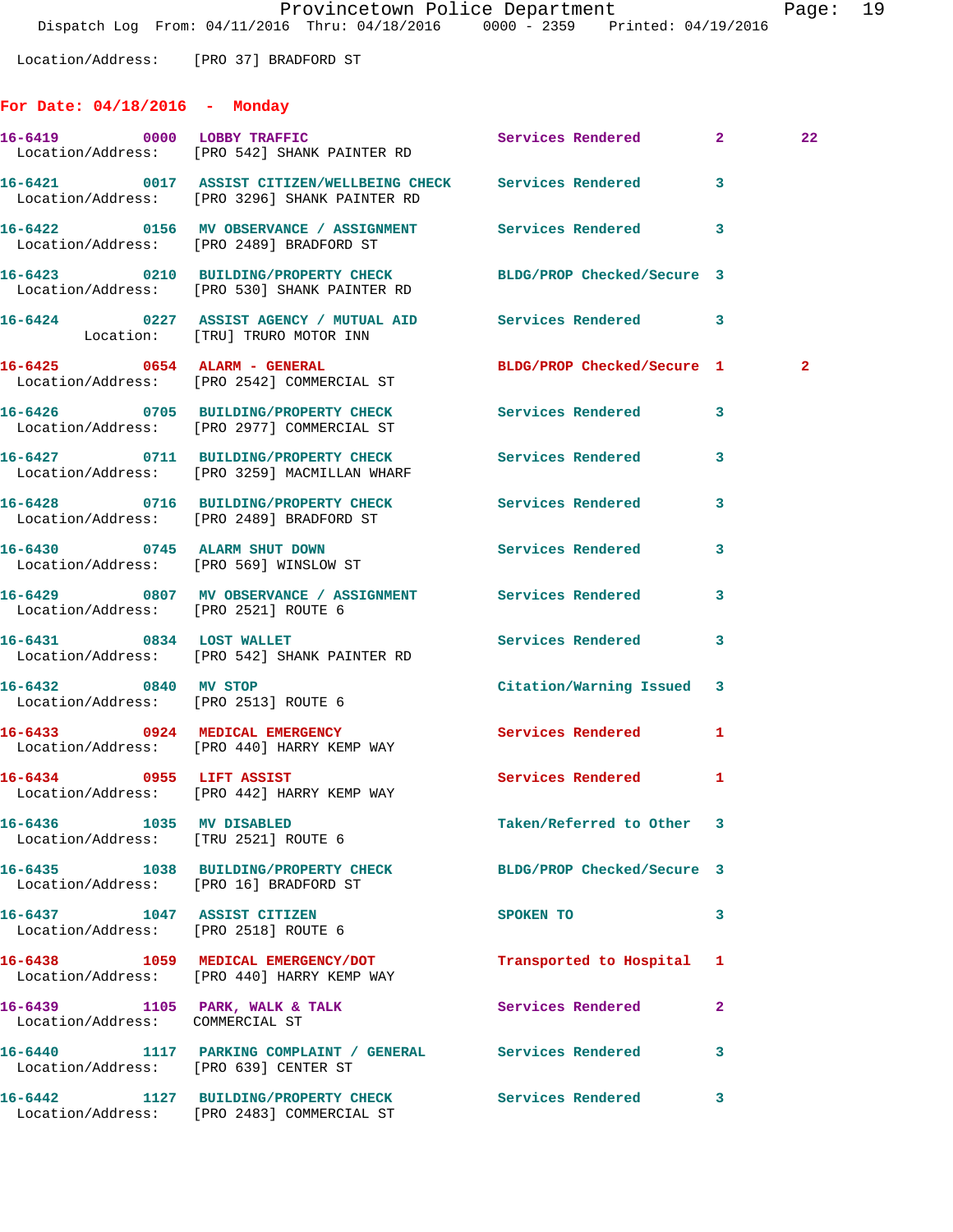|                                                    | Dispatch Log From: 04/11/2016 Thru: 04/18/2016 0000 - 2359 Printed: 04/19/2016                                  | Provincetown Police Department | Page: 20     |
|----------------------------------------------------|-----------------------------------------------------------------------------------------------------------------|--------------------------------|--------------|
|                                                    | 16-6443 1132 ANNOYING TEXTS<br>Location/Address: [PRO 542] SHANK PAINTER RD                                     | SPOKEN TO                      | 3            |
|                                                    | 16-6444 1205 BUILDING/PROPERTY CHECK Services Rendered 3<br>Location/Address: [PRO 2898] JEROME SMITH RD        |                                |              |
|                                                    | 16-6446 1311 BUILDING/PROPERTY CHECK BLDG/PROP Checked/Secure 3<br>Location/Address: [PRO 447] JEROME SMITH RD  |                                |              |
|                                                    | 16-6447 1315 VERIZON ASSIST<br>Location/Address: [PRO 1550] COMMERCIAL ST                                       | Services Rendered 3            |              |
| 16-6448 1345 MV STOP<br>Location/Address: RYDER ST |                                                                                                                 | Citation/Warning Issued 3      |              |
|                                                    | 16-6449 1347 BUILDING/PROPERTY CHECK BLDG/PROP Checked/Secure 3<br>Location/Address: [PRO 519] RACE POINT RD    |                                |              |
|                                                    | 16-6450 1400 MV OBSERVANCE / ASSIGNMENT Services Rendered 3<br>Location/Address: BRADFORD ST + RYDER ST         |                                |              |
|                                                    | 16-6451 1437 ANIMAL CALL/BABY SQUIRREL Services Rendered 3<br>Location/Address: [PRO 542] SHANK PAINTER RD      |                                |              |
| Refer To Arrest: 16-65-AR                          | 16-6452 1452 SERVE WARRANT<br>Location/Address: [PRO 1516] BRADFORD ST                                          | Arrest(s) Made 3               |              |
| Refer To Arrest: 16-65-AR                          | 16-6453 1459 MEDICAL EMERGENCY PATIENT REFUSAL<br>Location/Address: [PRO 542] SHANK PAINTER RD                  |                                | $\mathbf{1}$ |
|                                                    | 16-6454 1607 BY-LAW VIOLATION<br>Location/Address: [PRO 3446] COMMERCIAL ST                                     | SPOKEN TO                      | $\mathbf{2}$ |
|                                                    | 16-6457 1640 BUILDING/PROPERTY CHECK<br>Location/Address: [PRO 1646] WINSLOW ST                                 | BLDG/PROP Checked/Secure 3     |              |
|                                                    | 16-6458 1713 PARK, WALK & TALK<br>Location/Address: [PRO 2483] COMMERCIAL ST                                    | Services Rendered 2            |              |
|                                                    | 16-6459 1748 BUILDING/PROPERTY CHECK BLDG/PROP Checked/Secure 3<br>Location/Address: [PRO 488] MAYFLOWER ST     |                                |              |
| Location/Address: SNAIL RD + ROUTE 6               | 16-6460 1757 MV OBSERVANCE / ASSIGNMENT Services Rendered 3                                                     |                                |              |
|                                                    | 16-6461 1818 COMPLAINT<br>Location/Address: [PRO 3268] GOSNOLD ST                                               | SPOKEN TO                      | 3            |
|                                                    | 16-6462 1823 BUILDING/PROPERTY CHECK Services Rendered 3<br>Location/Address: [PRO 3259] MACMILLAN WHARF        |                                |              |
|                                                    | 16-6463 1903 BUILDING/PROPERTY CHECK Services Rendered<br>Location/Address: [PRO 2977] COMMERCIAL ST            |                                | 3            |
| 16-6464 1924 BAR CHECK                             | Location/Address: [PRO 356] COMMERCIAL ST                                                                       | Services Rendered              | $\mathbf{2}$ |
|                                                    | 16-6465 1933 COMPLAINT<br>Location/Address: [PRO 3296] SHANK PAINTER RD                                         | Investigated                   | $\mathbf{3}$ |
|                                                    | 16-6466 2026 BUILDING/PROPERTY CHECK BLDG/PROP Checked/Secure 3<br>Location/Address: [PRO 530] SHANK PAINTER RD |                                |              |
| Location/Address: SHANK PAINTER RD                 | 16-6467 2108 MV OBSERVANCE / ASSIGNMENT NO Action Required 3                                                    |                                |              |
|                                                    | 16-6468 2109 BUILDING/PROPERTY CHECK BLDG/PROP Checked/Secure 3                                                 |                                |              |

Location/Address: [PRO 554] TREMONT ST